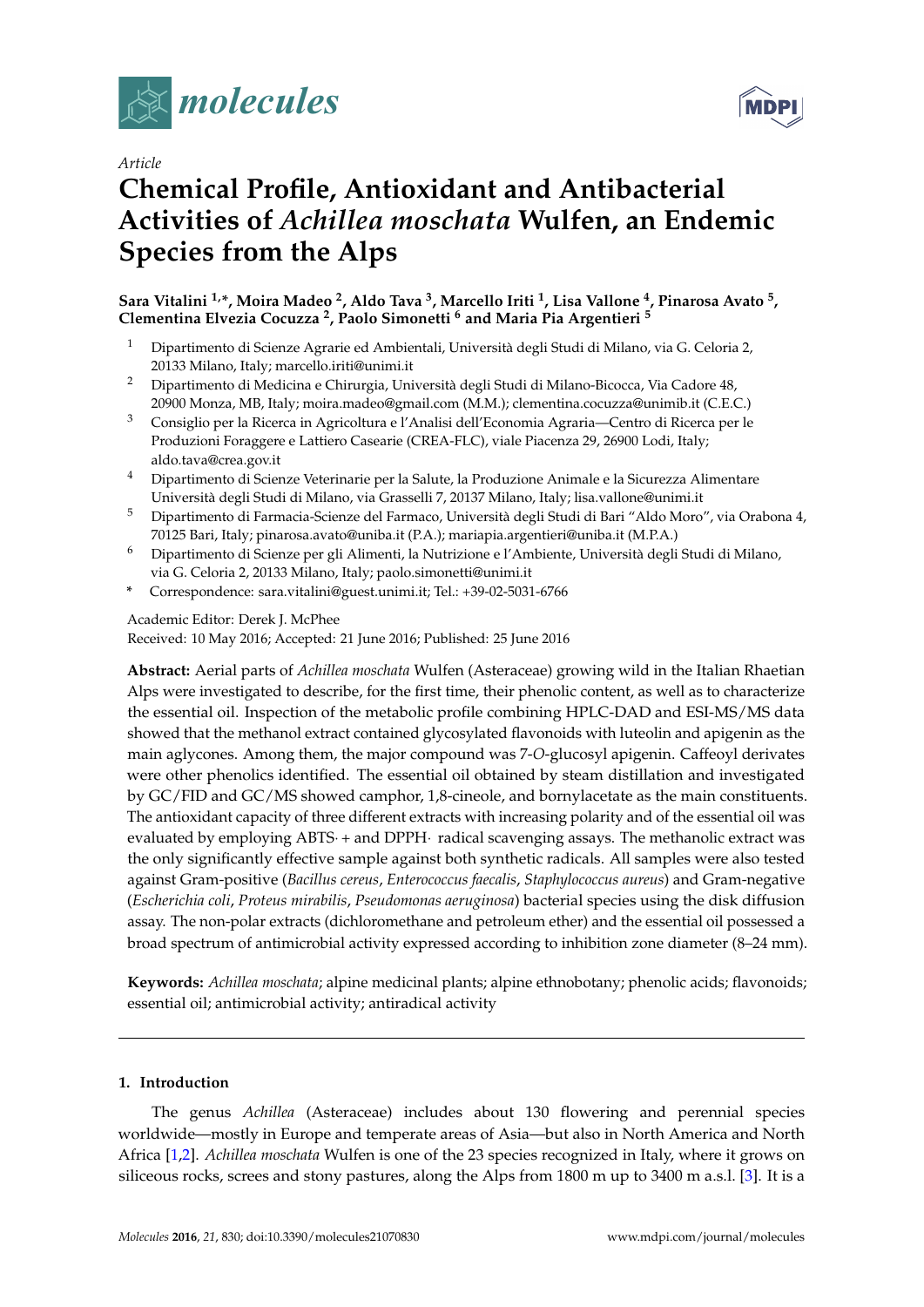herb used in traditional and modern recipes for its aromatic traits and in several remedies—both in human and veterinary medicine—for various ailments, as documented in some alpine ethnobotanical studies (Table [1\)](#page-1-0).

<span id="page-1-0"></span>

| <b>Use</b><br>Category | Ailment                                                                                                                                                                                                                                                                                 | Preparation and<br>Administration                                         | <b>References</b> |
|------------------------|-----------------------------------------------------------------------------------------------------------------------------------------------------------------------------------------------------------------------------------------------------------------------------------------|---------------------------------------------------------------------------|-------------------|
| Medicine               | Abdominal bloating, colic, cold, cough, dysmenorrhea,<br>earache, fever, flatulence, gastrointestinal disorders, gout,<br>headache, hypertension, insomnia, menopausal disorders,<br>neuralgia, oliguria, poor digestion, skin inflammations,<br>urinary tract inflammations, vaginitis | Infusion (to drink, to make<br>compresses); Liqueur;<br>Ointment (to rub) | $[4 - 11]$        |
| Veterinary<br>medicine | Digestion and skin inflammations (cows and calves)                                                                                                                                                                                                                                      | Infusion (to drink, to<br>make compresses)                                | $[8-11]$          |
| Food                   | Flavouring of typical dishes, soups, desserts, <i>grappa</i> , liqueurs, spicing cheese                                                                                                                                                                                                 |                                                                           | [10.11]           |

**Table 1.** Traditional uses of *A. moschata* as documented in the ethnobotanical reports.

Despite its long tradition of collection and use, *A. moschata* has been poorly studied to date. Scientific reports on this plant are very few and essentially limited to germination, altitudinal adaptation and chemosystematics [\[12–](#page-12-3)[14\]](#page-12-4). The oil volatile composition was characterized more than 20 years ago [\[15,](#page-12-5)[16\]](#page-12-6). Therefore, the aim of the present work was the re-investigation of the essential oil composition and the characterization, for the first time, of the phenolic constituents in the aerial parts. In vitro antioxidant and antibacterial activities of both the essential oil and of plant extracts were also measured.

#### **2. Results and Discussion**

#### *2.1. Characterization of the Essential Oil*

The essential oil content of *A. moschata* obtained by steam distillation from the dried aerial parts of the plant was quantified as 0.81%, which was then analyzed by GC/FID and GC/MS. The constituents are reported in Table [2,](#page-2-0) wherein they are listed in ascending order of their retention indices (RIs) on a DB-5 column. A total of 40 components were identified, representing 94.36% of the oil.

Several compounds were detected belonging to different chemical classes, with monoterpenes and sesquiterpenes identified as the most abundant constituents. A series of unknown compounds were tentatively identified by comparing their MS spectra with those of known compounds.

Monoterpenes made up 81.80% of the total oil, with oxygenated monoterpenes and monoterpene hydrocarbons detected at 68.44% and 23.36%, respectively. Sesquiterpenes were found in lesser amounts than monoterpenes, and represented 7.25% of the sample. Oxigenated sesquiterpenes were the most abundant of this class of constituents, representing 5.62% of the total oil. Camphor was found to be the major constituent (27.16% of the oil,) followed by 1,8-cineole (10.69%) and bornylacetate (6.21%).

Other constituents detected in relatively high amounts were the monoterpenes: *cis-* and *trans-*thujone (4.78 and 4.82%, respectively), borneol (4.77%), *cis*-sabinene hydrate (4.28%) and camphene (3.82%). Our data were in agreement with those available from the literature [\[15](#page-12-5)[,16\]](#page-12-6) although some differences in the quantitative composition of the oil were observed, likely due to the different origin of the plant material under study.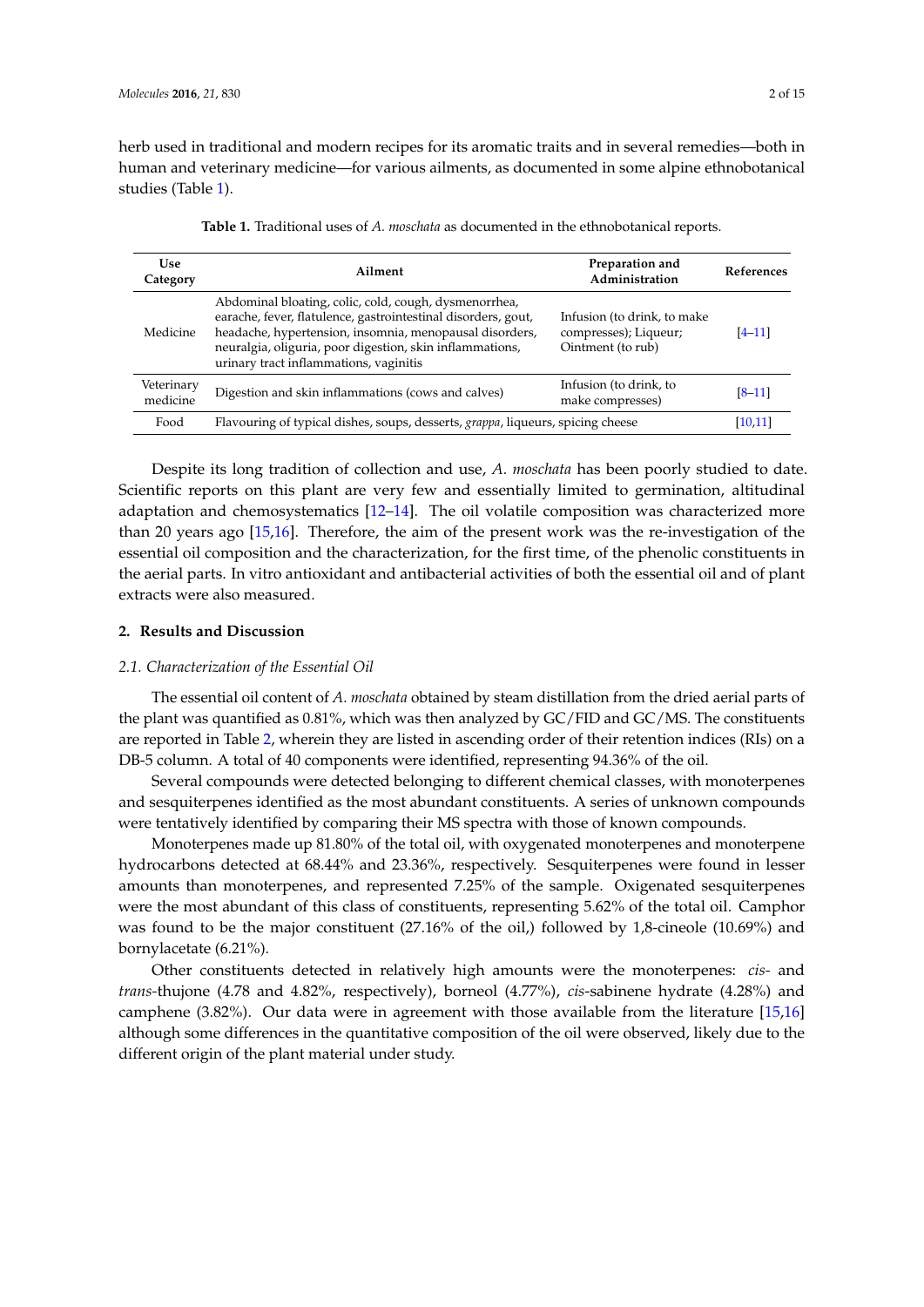<span id="page-2-0"></span>L,

| #              | Compound                                          | RI <sup>a</sup> | RI <sup>b</sup> | $\%$  |
|----------------|---------------------------------------------------|-----------------|-----------------|-------|
| $\,1$          | santolina triene                                  | 902             | 906             | 0.51  |
| $\overline{c}$ | tricyclene                                        |                 | 921             | 0.24  |
| 3              | artemisia triene                                  |                 | 923             | 0.58  |
| $\overline{4}$ | $\alpha$ -thujene                                 | 928             | 924             | 1.38  |
| 5              | camphene                                          | 943             | 946             | 3.82  |
| 6              | sabinene                                          | 968             | 969             | 1.83  |
| 7              | $\beta$ -pinene                                   | 971             | 974             | 0.84  |
| 8              | 1,8-dehydrocineole                                | 986             | 988             | 0.03  |
| 9              | myrcene                                           | 992             | 988             | 2.23  |
| 10             | $\alpha$ -terpinene                               | 1013            | 1013            | 0.10  |
| 11             | p-cymene                                          | 1021            | 1020            | 1.30  |
| 12             | 1,8-cineole                                       | 1028            | 1026            | 10.69 |
| 13             | $\gamma$ -terpinene                               | 1055            | 1054            | 0.53  |
| 14             | cis-sabinene hydrate                              | 1067            | 1065            | 4.28  |
| 15             | trans-sabinene hydrate                            | 1097            | 1098            | 0.88  |
| 16             | cis-tujone                                        | 1102            | 1101            | 4.78  |
| 17             | isovaleric acid 2-methylbutyl ester               | 1109            | 1103            | 0.20  |
| 18             | trans-tujone                                      | 1114            | 1112            | 4.82  |
| 19             | chrysantenone                                     | 1117            | 1124            | 1.43  |
| 20             | camphor                                           | 1142            | 1141            | 27.16 |
| 21             | pinocarvone                                       | 1157            | 1160            | 0.31  |
| 22             | borneol                                           | 1167            | 1165            | 4.77  |
| 23             | terpinen-4-ol                                     | 1176            | 1177            | 1.26  |
| 24             | $\alpha$ -terpineol                               | 1191            | 1186            | 1.43  |
| 25             | trans-piperitol                                   | 1205            | 1207            | 0.02  |
| 26             | bornylacetate                                     | 1280            | 1287            | 6.21  |
| 27             | thymol                                            | 1289            | 1289            | 0.26  |
| 28             | carvacrol                                         | 1297            | 1298            | 0.11  |
| 29             | β-caryophyllene                                   | 1412            | 1419            | 1.38  |
| 30             | sesquicineole                                     | 1508            | 1515            | 1.31  |
| 31             | sesquiterpene hydrocarbon $C_{15}H_{24}$ MW = 204 | 1558            | $\blacksquare$  | 0.25  |
| 32             | oxigenated sesquiterpene $C_{15}H_{22}O$ MW = 218 | 1565            | -               | 0.37  |
| 33             | oxigenated sesquiterpene $C_{15}H_{26}O$ MW = 222 | 1569            | ÷,              | 0.15  |
| 34             | caryophyllene oxide                               | 1573            | 1582            | 1.00  |
| 35             | oxigenated sesquiterpene $C_{15}H_{24}O$ MW = 220 | 1607            |                 | 0.40  |
| 36             | oxigenated sesquiterpene $C_{15}H_{26}O$ MW = 222 | 1625            | $\overline{a}$  | 0.73  |
| 37             | oxigenated sesquiterpene $C_{15}H_{24}O$ MW = 220 | 1629            |                 | 1.01  |
| 38             | oxigenated sesquiterpene $C_{15}H_{26}O$ MW = 222 | 1646            |                 | 0.65  |
| 39             | unidentified $C_{15}H_{26}O_2$ MW = 238           | 1679            |                 | 0.65  |
| 40             | unidentified $C_{15}H_{26}O_2$ MW = 238           | 1743            |                 | 4.46  |
|                | Total monoterpenes                                |                 |                 | 81.80 |
|                | Total sesquiterpenes                              |                 |                 | 7.25  |
|                | Others                                            |                 |                 | 5.31  |
|                | Total                                             |                 |                 | 94.36 |

**Table 2.** Percentage composition of essential oil from *A. moschata*.

RI <sup>a</sup>: Retention Indices from literature data [\[17\]](#page-12-7). RI <sup>b</sup>: Retention Indices calculated by GC/MS using n-alkane series (from  $C_6$  to  $C_{32}$ ) under the same analytical conditions as for the samples.

# *2.2. Qualitative Analysis of the Methanol Extract*

The phenolic compounds were characterized according to their UV, HPLC, retention times, mass spectra, and comparison with authentic standards when available. Table [3](#page-3-0) shows the chemical composition of the methanolic extract of *A. moschata*.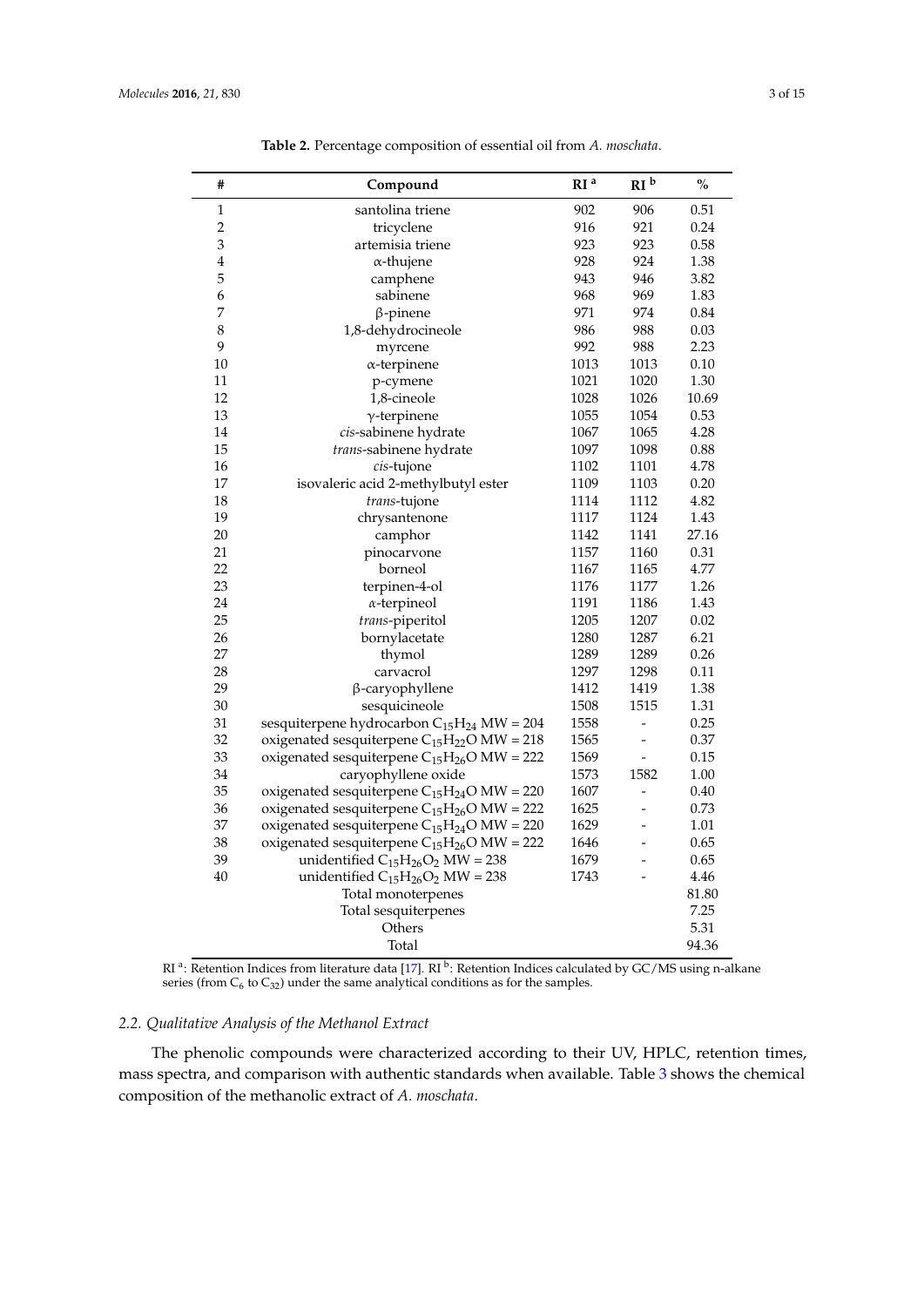<span id="page-3-0"></span>

| $R_t$ (min) | Name                                    | UV ( $\lambda_{\text{max}}$ , nm) | $[M - H]^- (m/z)$ | ESI-MS/MS $(%)$                                                                                                                                                             |
|-------------|-----------------------------------------|-----------------------------------|-------------------|-----------------------------------------------------------------------------------------------------------------------------------------------------------------------------|
| 13.12       | 5-O-Caffeoylquinic acid                 | 250; 299.0 (sh); 325.7            | 353               | $190.7(100)$ $[(M - H) - 162]^{-}$ ;<br>178.7 (27) $[(M - H) - 174]$ <sup>-1</sup>                                                                                          |
| 23.46       | $7$ -O- $\beta$ -Glucosyl luteolin      | 255.5; 267.4 (sh); 349.7          | 447               | 284.8 (100) [(M – H) – 162] <sup>-</sup> , [Aglycone – H] <sup>-</sup>                                                                                                      |
| 31.00       | 7-O-β-Glucosyl apigenin                 | 266.2; 334.1                      | 431               | $310.8$ (3) $[(M - H) - 120]^{-}$ ;<br>268.8 (100) $[(M - H) - 162]^{-}$ , [Aglycone - H] <sup>-</sup>                                                                      |
| 32.26       | 4,5-O-Dicaffeoylquinic acid             | 246.0; 298.8; 329.3               | 515               | 352.9 (100) $[(M - H) - 162]^{-}$ ;<br>190.7 (13) $[(M - H) - 324]^{-}$ ;<br>$178.7(8)$ [(M – H) – $162 - 174$ ] <sup>-</sup> ;<br>$172.7$ (4) $[(M - H) - 162 - 162 - 18]$ |
| 34.38       | 3-O-β-Glucosyl-kaempferol               | 266.2; 354.1                      | 447               | 284.8 (100) $[(M - H) - 162]^{-}$ , [Aglycone - H] <sup>-</sup>                                                                                                             |
| 38.60       | Luteolin                                | 250.0; 254.3; 299.0 (sh); 347.7   | 285               | $356.7(16) [(M - H) - 74]^{-}$ ;<br>$326.8(100)$ $[(M - H) - 104]^{-}$ ;<br>284.7 (1) $[(M - H) - 146]^-$ , [Aglycone - H] <sup>-</sup>                                     |
| 45.11       | Apigenin                                | 267.4; 299.7 (sh); 336.5          | 269               | $310.8$ (3) $[(M - H) - 120]^{-}$ ;<br>268.8 (100) [(M – H) – 162] <sup>-</sup> , [Aglycone – H] <sup>-</sup>                                                               |
| 45.89       | $3-O$ - $\beta$ -Rutinosyl-isorhamnetin | 258.4; 276.1 (sh); 349.5          | 623               | 314.8 (100) $[(M - H) - 162 - 146]$ , $[Aglycone - H]$ ;<br>299.8 (29) [(Aglycone - H) - $15$ ] <sup>-</sup>                                                                |
| 47.79       | $3-O$ - $\beta$ -Glucosyl-isorhamnetin  | 255.5; 275.7 (sh); 349.7          | 477               | 314.8 (100) $[(M - H) - 162]^{-}$ , [Aglycone - H] <sup>-</sup> ;<br>299.9 (23) [(Aglycone - H) - $15$ ] <sup>-</sup>                                                       |

**Table 3.** Summary of phenolic compounds identified in the methanolic extract from *A. moschata*.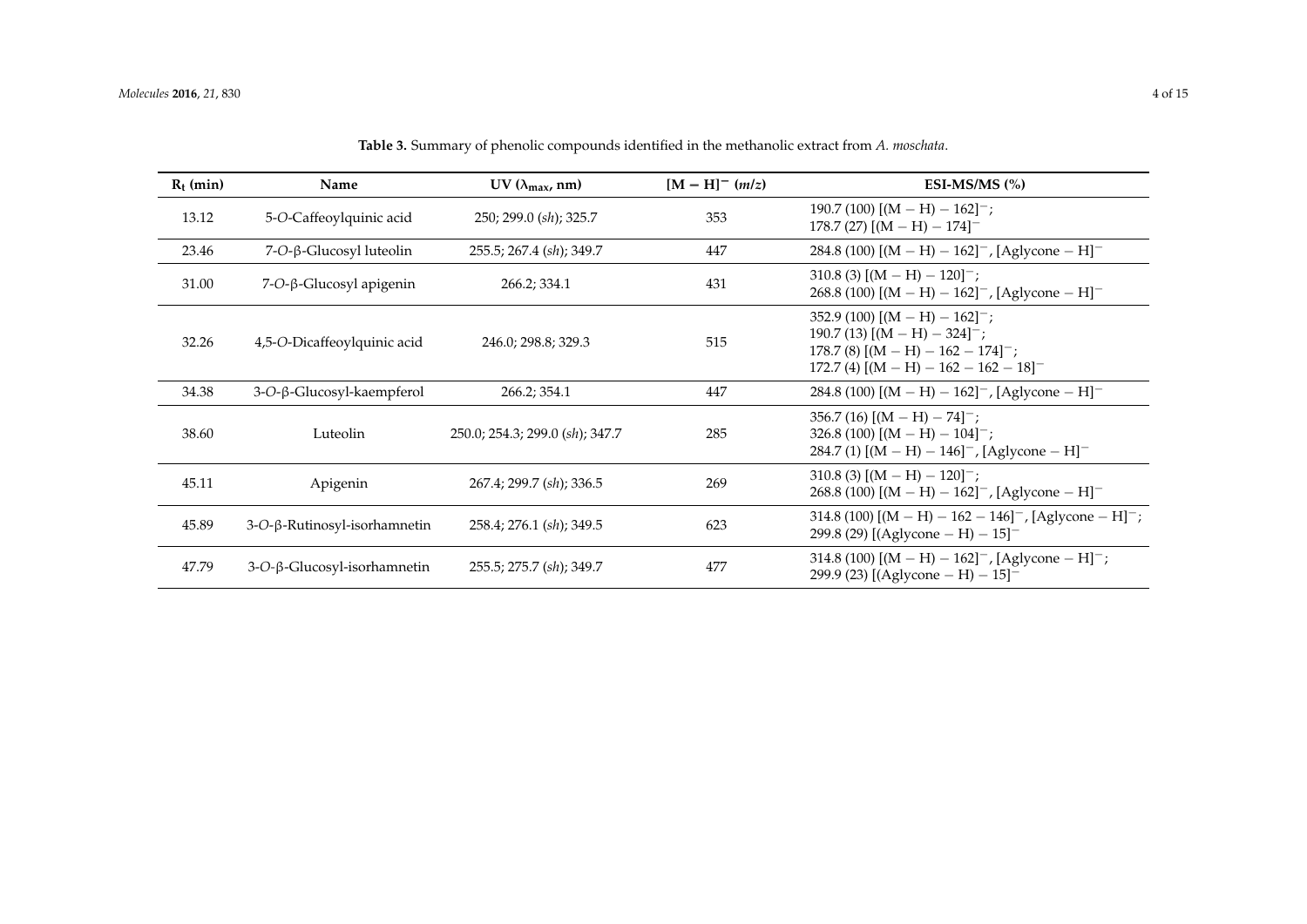TLC analyses showed several spots of different colors that were indicative of a complex metabolic profile. A typical intense fluorescence under UV-365 nm was observed immediately after spraying with NP/PEG reagent. As reported in literature [\[18\]](#page-12-8), the fluorescence behavior is structure-dependent. In particular, flavonols such as glycosides of kaempferol and isorhamnetin give yellow-green fluorescence; flavones such as glycosides of luteolin give an orange color, while glycosides of apigenin produce yellow-green fluorescence and phenolic carboxylic acids appear as intense light blue zones. Taking into account the above reported considerations, we concluded that flavonols and phenolic acids were present in the extract flavones. TLC analyses of the two polar extracts obtained by sonification and Soxhlet (see MM) showed a superimposable profile. met y thow green more scence and prichare earlowyne action uppear as michael ught stately

These preliminary data were confirmed by ESI-MS/MS analyses. Spectra of constituents of A. moschata extract showed different fragmentation patterns, suggesting the presence of flavonoids and phenolic acids. In particular, flavonoids had characteristic fragmentation patterns as follows: (a) components which showed the loss of an hexose sugar from the parent ion with a base peak corresponding to the aglycone, suggesting the presence of *O*-glycosylated flavonoids; (b) components with fragment ions  $[(M - H) - 104]^{-}$ ;  $[(M - H) - 146]^{-}$  or  $[$ aglycone + 83]<sup>-</sup>, in agreement with the presence of deoxyhexose derivatives.  $\frac{1}{2}$  particular,  $\frac{1}{2}$   $\frac{1}{2}$   $\frac{1}{2}$   $\frac{1}{2}$   $\frac{1}{2}$   $\frac{1}{2}$   $\frac{1}{2}$   $\frac{1}{2}$   $\frac{1}{2}$   $\frac{1}{2}$   $\frac{1}{2}$   $\frac{1}{2}$   $\frac{1}{2}$   $\frac{1}{2}$   $\frac{1}{2}$   $\frac{1}{2}$   $\frac{1}{2}$   $\frac{1}{2}$   $\frac{1}{2}$   $\frac{1}{2}$ 

In addition, it was possible to confirm a pattern of fragmentation typical of caffeic acid derivatives: fragments ions at *m/z* 173 or 191 consistent with quinic acid moieties of mono-acyl or di-acyl chlorogenic acids, and fragment ions at *m/z* 179 characteristic of a caffeoyl substituent.

This information was supported by UV-data. The UV spectra showed typical behavior of flavonoids and caffeic acid derivatives. The first metabolites exhibited two major absorption bands: band I absorption in the 330–350 nm range due to the B-ring cynnamoyl system with weak absorption (sh) around 299 nm; band II in the range 240–280 nm due to A-ring benzoyl system for flavone derivatives while flavonols showed band II in the range  $250-270$  nm and band I in the range derivatives. 350–390 nm. band I absorption in the 330–350 nm range 250–270 nm and band I in the B (*sh*) around 299 nm; band II in the range 240–280 nm due to A-ring benzoyl system for flavone

Compounds with absorption ranges at 325.7–329.3 nm and 246.1–250.0 nm plus a diagnostic sharp shoulder at 290–300 nm were unequivocally identified as chlorogenic acids.

Two groups of major flavones were detected: a group with a band II having two absorption maxima or one maximum with a shoulder (in the range of 250–265 nm)—similar to luteolin (3',4',5, 7-tetrahydroxyflavone) derivatives—and another group with a maximum absorption corresponding to the apigenin (4',5,7-trihydroxyflavone) derivatives. Moreover, the UV spectra of the extracts showed the presence of flavonols. the presence of flavonols.  $t_{\text{reson}}$  of flavone) derivatives. Moreover, the UV spectra of the extracts showed showed showed showed showed showed showed showed showed showed showed showed showed showed showed showed showed showed showed showed show

<span id="page-4-0"></span>

**Figure 1.** HPLC chromatogram (310 nm) of *A. moschata* methanolic extract: (1) 5-*O*-caffeoylquinic acid; Figure 1. HPLC chromatogram (310 nm) of A. *moschata* methanolic extract: (1) 5-O-caffeoylquinic acid; (2) 7-O-glucosyl luteolin; (3) 7-O-glucosyl apigenin; (4) 4,5 dicaffeoylquinic acid; (5) 3-O-glucosyl kaempferol; (6) luteolin; (7) apigenin; (8) 3-*O*-rutinosyl isorhamnetin; (9) 3-*O*-glucosyl isorhamnetin.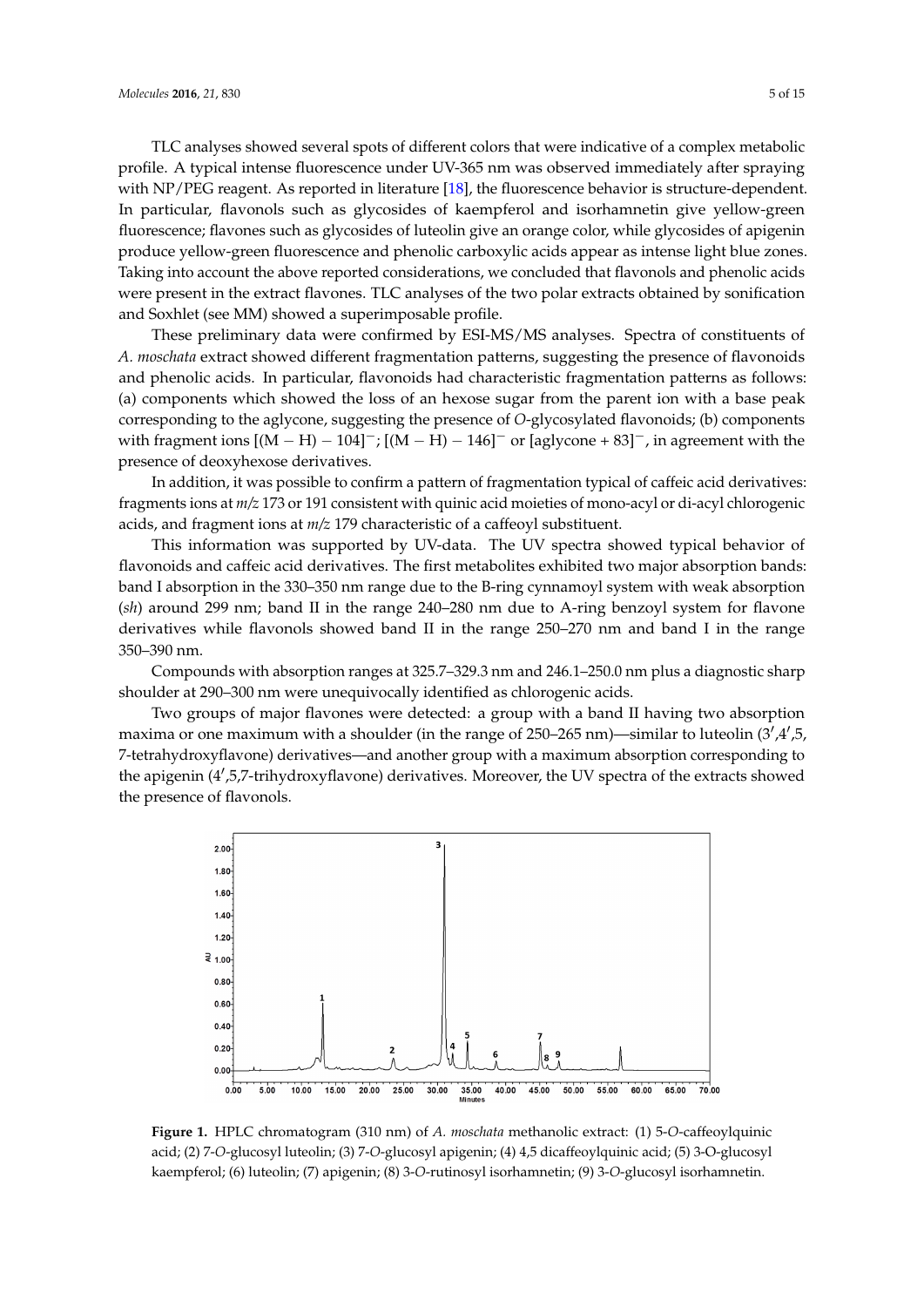The sample showed the presence of a prevalent compound (peak 3, Figure [1\)](#page-4-0) with a UV spectrum typical of the apigenin derivatives. This compound was also isolated by HPLC and analyzed by ESI-MS/MS. The MS spectra showed a pseudomolecular ion at  $m/z$  431 and the MS<sup>2</sup> revealed the loss of one hexose unit and the appearance of the aglycone fragment at *m/z* 269 (100)  $[(M - H) - 162]$ <sup>-</sup> (apigenin), due to the cleavage at the glycosidic-O-linkage. The metabolite was identified as 7-*O*-β-glucosyl apigenin. This result was confirmed by comparison between the retention time of the samples and the reference compound.

Peak 1 showed a UV spectra characterized by absorption at 250.0 nm, 325.7 nm and a shoulder peak at 299.0 nm. This UV spectrum is typical of phenolic compounds. The MS spectrum of this compound was characterized by a marker fragment at *m/z* 191 due to loss of a caffeic moiety (162 Da). Peak 1 was unambiguously identified as 5-*O*-caffeoylquinic acid by comparing its retention time with that of a commercial standard.

The HPLC profile of *A. moschata* presented another phenolic compound such as the peak  $4 ([M - H]$ <sup>-</sup> at  $m/z$  515) corresponding to a dicaffeoylquinic acid. This compound was identified as 4,5-*O*-dicaffeoylquinic acid according to the retention time of the reference standard and the MS<sup>2</sup> spectra. MS<sup>2</sup> fragmentation was identical to the one previously reported by Clifford et al. [\[19\]](#page-12-9) and Carbonara et al. [\[20\]](#page-12-10).

Other flavones were identified in the extract, most of them associated to apigenin and luteolin derivatives based on their UV spectra ( $\lambda_{\rm max}$  330–350 nm) and MS<sup>2</sup> fragmentation pattern. Luteolin-7-*O*-glucoside (peak 2) was positively identified according to the retention time, mass, and UV spectra similar to that of reference compound.

In addition, the extract was characterized by the presence of free aglycones. Peak 6 ( $[M - H]$ <sup>-</sup> at *m*/z 285) isolated by HPLC and analyzed by ESI-MS/MS analysis was identified as luteolin; peak 7  $([M - H]^{-}$  at  $m/z$  269) was identified as apigenin based on the retention time, mass, and UV spectra compared with a reference compound.

The remaining phenolic compounds in the extract corresponded to flavonols derivatives, most of them derived from kaempferol (λ<sub>max</sub> around 354 nm and MS<sup>2</sup> fragment at *m/z* 285) and isorhamnetin ( $\lambda_{\rm max}$  349 band I and 255 nm band II and MS<sup>2</sup> fragment at  $m/z$  315). The UV absorptions (Table [3\)](#page-3-0) of peak 5 were consistent with a kaempferol derivative. This was supported by ESI-MS/MS analysis, which gave a pseudomolecular ion  $[M - H]$ <sup>-</sup> at  $m/z$  447 that fragmented giving only the ion at  $m/z$  284.8 (100)  $[(M - H) - 162]$ <sup>-</sup> or [aglycone (kaempferol) – H]<sup>-</sup>. Peak 5 was then identified as 3-*O*-β-glucosyl kaempferol.

Peak 8 at *m/z* 623 could be assigned to the isorhamnetin rutinoside based on the loss of dehoxyhexosyl and hexosyl residue (146 + 162 u) to yield the aglycone (*m/z* at 315). Based on its fragmentation and UV spectra, peak 9 was instead identified as 3-*O*-*β*-glucosyl isorhamnetin. ESI-MS/MS gave a pseudomolecular ion at  $m/z$  477  $[M - H]$ <sup>-</sup> which fragmented giving a base peak at  $m/z$  314.8 (100)  $[(M - H) - 162]$ <sup>-</sup> and less intense fragments at  $m/z$  461.9 (4)  $[(M - H) - 15]$ <sup>-</sup>, 356.9 (3)  $[(M - H) - 120]$ <sup>-</sup> and 299.9 (23) [Aglycone – 15].

# *2.3. Quantitative Analysis of the Methanol Extract*

As shown in Table [4](#page-6-0) and Figure [1,](#page-4-0) 7-*O*-β-glucosyl apigenin was the predominant compound (33.57 µg/mg¨ dw) in the *A. moschata* methanolic extract followed by 5-*O*-caffeoylquinic acid (10.15 µg/mg¨ dw). The other components—7-*O*-β-glucosyl luteolin, 4,5-*O*-dicaffeoylquinic acid, 3-*O*-β-glucosyl kaempferol, luteolin, 3-*O*-β-glucosyl isorhamnetin, and 3-*O*-β-rutinosyl isorhamnetin—were present in comparable amounts. Finally, flavonoidic compounds were predominant compared to the caffeic acid derivatives.

The chemical composition of *A. moschata*, shown for the first time in this study, confirmed the trend that was also reported by previous investigations on chemical constituents of the genus *Achillea* identifying phenolics among the most abundant compound classes [\[21\]](#page-12-11). In particular, flavonoids as flavones and flavonols and their derivatives are present, in addition to hydroxycinnamic acids [\[22\]](#page-12-12).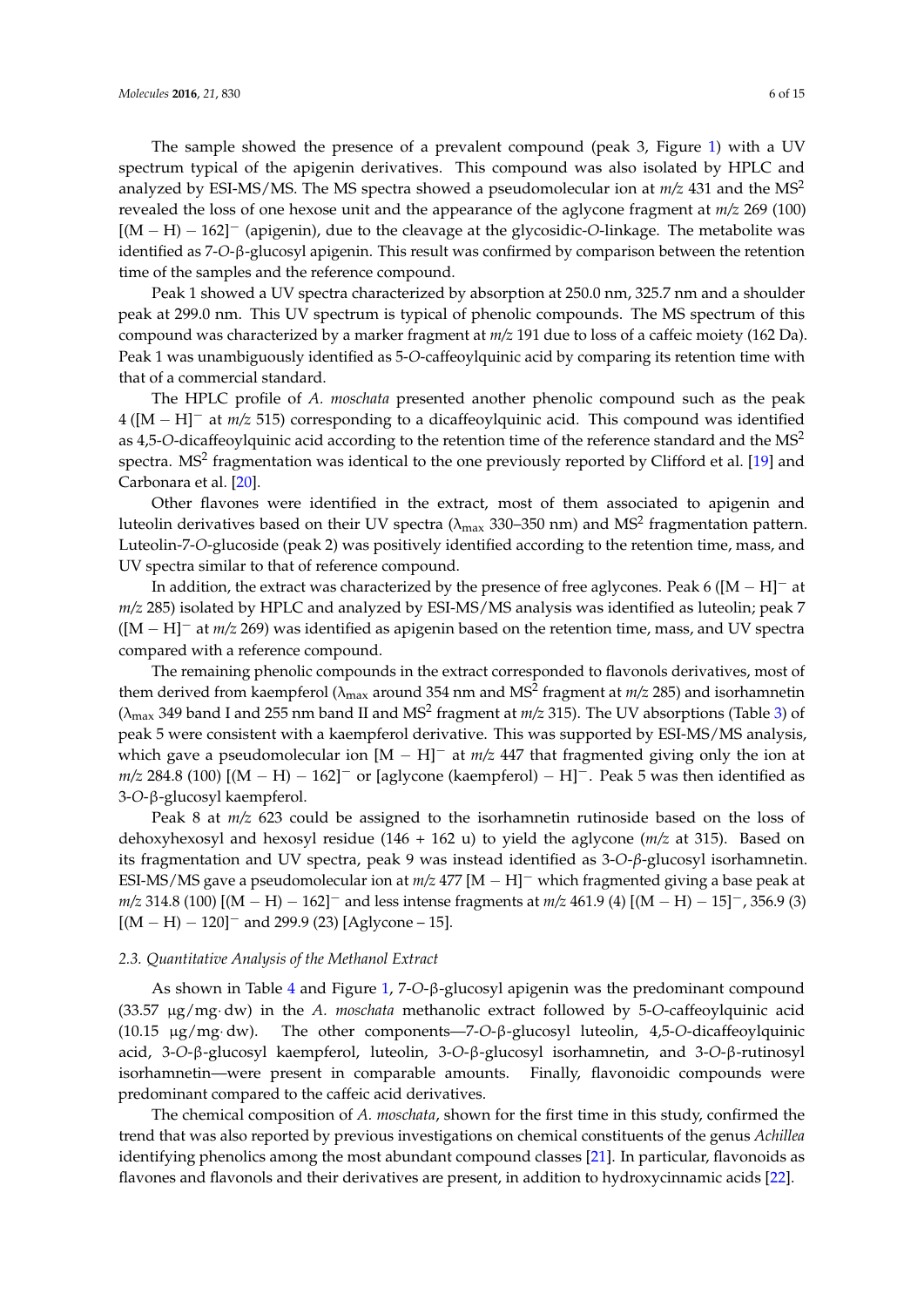| Peak No<br>Name                      |                              | $\mu$ g/mg·dw  |  |
|--------------------------------------|------------------------------|----------------|--|
| 1                                    | 5-O-caffeoylquinic acid      | $10.15 + 0.19$ |  |
| 2                                    | 7-O-glucosyl luteolin        | $2.20 + 0.06$  |  |
| 3                                    | 7-O-β-glucosyl apigenin      | $33.57 + 0.93$ |  |
| 4                                    | 4,5-dicaffeoylquinic acid    | $2.53 + 0.18$  |  |
| 5                                    | 3-O-β-glucosyl-kaempferol    | $3.43 + 0.05$  |  |
| 6                                    | Luteolin                     | $1.10 + 0.25$  |  |
| 7                                    | Apigenin                     | $3.43 + 0.02$  |  |
| 8                                    | 3-O-β-Rutinosyl-isorhamnetin | $1.27 + 0.10$  |  |
| 9                                    | 3-O-β-Glucosyl-isorhamnetin  | $3.29 + 0.04$  |  |
| Total Caffeic compounds              | 12.68                        |                |  |
| Total Flavonoidic compounds<br>48.29 |                              |                |  |

<span id="page-6-0"></span>**Table 4.** Quantification results for phenolic compounds in the methanolic extract from *A. moschata*.

*A. moschata*, like other *Achillea* species, had apigenin and luteolin as free flavonoid aglycones and, in some cases, also their monoglycosides. However, many differences were present, both in relation to the type and to the amount of compounds [\[21](#page-12-11)[–25\]](#page-12-13). For example, in comparison with *A. millefolium*, the unique species present in the European Pharmacopeia, *A. moschata* showed a different phenolic profile of the methanolic extract. Flavonoids were the major phenolic constituents in *A. moschata* with 7-*O*-β-glucosyl apigenin being the most abundant one, which differs from *A. millefolium* in which phenolic acids are the major metabolites. *Cis* and *trans* 3.5-*O*-dicaffeoylquinic acids predominated in *A. millefolium* [\[26,](#page-12-14)[27\]](#page-12-15), while 5-*O*-caffeoylquinic acid in *A. moschata*.

Therefore, from a phytochemical point of view, several *Achillea* species were investigated and a wide diversity was found. With regards to the phenolic compounds, the reason for such variations may be explained by the role that they play as protective agents against oxidative stress related to climatic conditions and geographical distribution. It is known that type, content and proportion of the bioactive substances synthesized by the plants may vary depending on ecological factors including the annual average precipitation, temperature, frost-free period, soil pH, and organic matter [\[28\]](#page-13-0).

#### *2.4. Antioxidant Activity*

The antioxidant activity of three extracts with increasing polarity—petroleum ether (PET), dichloromethane (DCM), methanol (MeOH)—and of the essential oil (EO) from *A. moschata* was assessed by employing ABTS· + (2,2'-azino-bis(3-ethylbenzothiazoline-6-sulfonic acid) and DPPH-(2,2-diphenyl-picryl hydrazyl) radical scavenging assays. A good correlation between the two methods was observed and the results are reported in Table [5.](#page-7-0) Among the extracts, the only sample showing values useful to calculate  $IC_{50}$  was the MeOH extract. Its scavenging ability against the DPPH stable radical was higher than that of the reference compound, i.e., quercetin, in agreement with previous data from another population of *A. moschata* [\[29\]](#page-13-1). PET and DCM extracts had values of DPPH-scavenging lower than 50% (Table [5\)](#page-7-0). Similarly, in the ABTS assay, the MeOH extract exhibited a high degree of activity, 6- and 10-fold stronger than DCM and PET extracts, respectively (Table [5\)](#page-7-0). The negligible radical inhibition of the latter extracts was due to the different solvent polarity, which influences the ability to dissolve the antioxidant compounds, as widely reported [\[30\]](#page-13-2). The EO was able to scavenge DPPH $\cdot$  free radical less effectively than the MeOH extract, though with IC<sub>50</sub> values still significant. Instead, the EO antiradical capacity was weak when it was tested toward ABTS $\cdot$  + (Table [5\)](#page-7-0). There are no previous data on the antioxidant activity of *A. moschata* essential oil.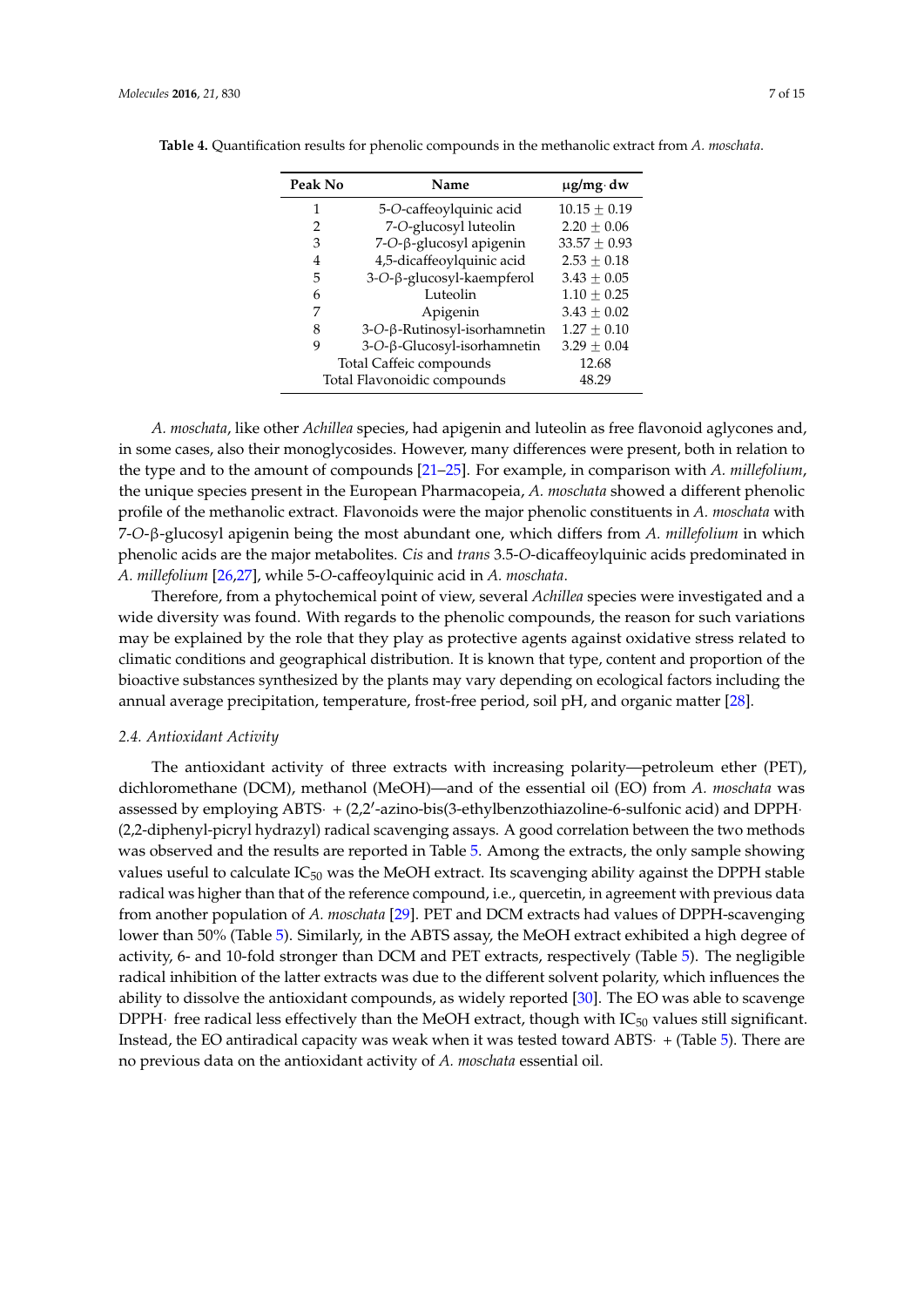| Samples <sup>*</sup> | DPPH $(IC_{50}) \mu M$ | ABTS ( $\mu$ mol·eq·Trolox/g) |
|----------------------|------------------------|-------------------------------|
| MeOH                 | $3.18 + 0.09$          | $502.44 + 0.01$               |
| <b>DCM</b>           | n/a                    | $88.47 + 0.01$                |
| <b>PET</b>           | n/a                    | $48.39 + 0.01$                |
| EO                   | $47.70 + 0.78$         | $5.88 + 0.01$                 |
| Ouercetin            | $4.39 + 0.12$          |                               |

<span id="page-7-0"></span>**Table 5.** In vitro antioxidant activity of the extracts and essential oil from aerial parts of *A. moschata* measured by DPPH $\cdot$  and ABTS $\cdot$  + radical scavenging assays.

\* MeOH, methanol extract; DCM, dichloromethane extract; PET, petroleum ether extract; EO, essential oil. Tests were performed in triplicate; means  $\pm$  SD.

On the contrary, there are evidences to support the possible relationship between antioxidant activity and cytotoxicity. During the latest 20 years, the mechanism by which continued oxidative stress can lead to chronic inflammation—which could in turn mediate various diseases including cancer—was revealed [\[31\]](#page-13-3). Moreover, experimental studies (both in vitro and in vivo), demonstrated the role of plant natural compounds on growth inhibition of cancer cells [\[31](#page-13-3)[–34\]](#page-13-4). Cytotoxic effects were also ascribed to the phenolics whose biological functions are, however, related to their structure. Compounds such as apigenin and luteolin, present in *A. moschata*, exert significant action towards specific cancer cells, while other compounds such as 7-*O*-β-glucosyl apigenin, the most abundant, were not investigated from this point of view [\[34](#page-13-4)[,35\]](#page-13-5). Therefore, *A. moschata* could be an important cytotoxic species, also considering the strong antioxidant capacity of its methanol extract. Until now, several *Achillea* species with high antioxidant potential were tested in vitro against different tumor cell lines. They showed variable results depending on the metabolic profile of the crude extract or of the essential oil and their concentration, as well as the type of tumor cell line [\[22,](#page-12-12)[36–](#page-13-6)[38\]](#page-13-7).

#### *2.5. Antimicrobial Activity*

The MeOH, DCM, and PET extracts from the aerial parts and the distilled EO from *A. moschata* were assayed for their in vitro antimicrobial properties using disk diffusion method [\[39\]](#page-13-8). All samples were tested against strains having a particular significance for pathogenesis, drug-resistance, and nosocomial outbreaks [\[40](#page-13-9)[,41\]](#page-13-10). Three Gram-positive (*Bacillus cereus*, *Enterococcus faecalis*, *Staphylococcus aureus*) and three Gram-negative (*Escherichia coli*, *Proteus mirabilis*, *Pseudomonas aeruginosa*) that grow aerobically have been chosen. Moreover, we have also considered that the herb *A. moschata* is used in several remedies such as gastrointestinal disorders, skin inflammations, urinary tract inflammations, infectious diseases (see Table [1\)](#page-1-0) that can be caused by these bacteria. For instance, the food-borne pathogen *B. cereus* or bacteria that are often isolated from patients with urinary tract infections—*E. faecalis*, *E. coli*, *P. mirabilis*, *P. aeruginosa*—and the multidrug-resistant *S. aureus* (MRSA) which causes invasive infections. The growth inhibition diameters of the tested samples are displayed in Table [6.](#page-7-1)

<span id="page-7-1"></span>**Table 6.** Growth inhibition diameters (mm) against bacterial strains recorded for MeOH \*, DCM, PET extracts and EO from the aerial parts of *A. moschata*.

| <b>Bacteria</b> | <b>MeOH</b> | <b>DCM</b> | PET | EΟ |
|-----------------|-------------|------------|-----|----|
| B. cereus       |             | 15         | 10  | 24 |
| E. faecalis     |             | 11         | 11  |    |
| S. aureus       |             | 12         | 15  | 18 |
| E. coli         |             |            | 13  | 11 |
| P. mirabilis    |             | 10         | 15  | 13 |
| P. aeruginosa   |             |            |     | 10 |

\* MeOH, methanol extract; DCM, dichloromethane extract; PET, petroleum ether extract; EO, essential oil. The values represent the mean of inhibition zone diameters (including disk diameter of 6 mm). For all values the standard deviation is <1 mm.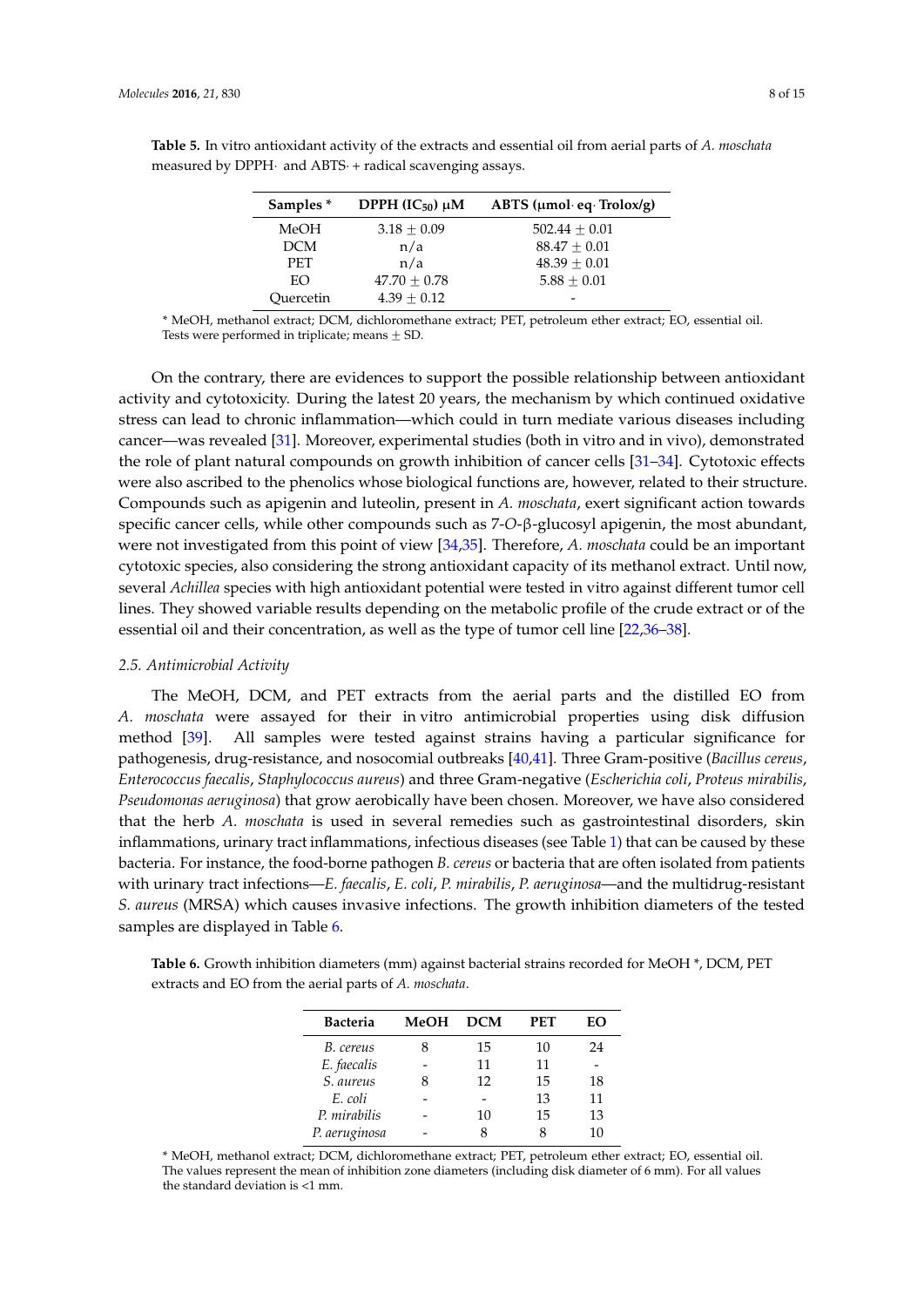In contrast of the results of the antiradical capacity, the antimicrobial activity of the extracts was inversely proportional to their increasing polarity of the solvent used for their extraction. The MeOH extract showed a low inhibitory activity and only against *Bacillus cereus* (8 mm) and *Staphylococcus aureus* (8 mm). DCM extract was found to be active against five out of six tested bacteria (inactive against *Escherichia coli*), with inhibition diameters ranging from 8 to 15 mm. PET extract proved to be effective against all tested organisms, with inhibition diameters ranging from 8 to 15 mm.

EO demonstrated a broad spectrum of antimicrobial activity against the tested strains, in some cases greater or similar to the conventional antibiotics (erythromycin and ceftazidime). *B. cereus* was particularly susceptible, with an inhibition zone of 24 mm, followed by *S. aureus* (18 mm). The susceptibility of the other test bacteria was less pronounced, but still significant (10–13 mm). Lastly, EO showed no activity against *Enterococcus faecalis* which turned out to the most resistant among the tested microorganisms.

Disks only impregnated with extraction solvents were used as negative control and showed no inhibition of bacterial growth. The ceftazidime reference disks showed inhibition diameters ranging from 17 to 23 mm (*E. coli*, *Proteus mirabilis*, and *Pseudomonas aeruginosa*). The erythromycin reference disks showed inhibition diameters ranging from 16 to 20 mm (*B. cereus* and *S*. *aureus*), while no inhibitory effect was observed against *E. faecalis*.

No previous data about the antimicrobial activity of *A. moschata* have been reported until now. However, some studies were carried out on other *Achillea* species. Their polar extracts, in agreement with our results, mostly showed weak or no inhibitory effect against the test microrganisms [\[42–](#page-13-11)[44\]](#page-13-12). These findings were also in accordance with those of Sökmen and co-authors [\[45\]](#page-13-13) who observed no antimicrobial activity in the water soluble part of methanol extract from *A. biebersteinii*, while water-insoluble  $(CHCl<sub>3</sub>)$  part characterized by less polar compounds was found to have moderate activity against some tested bacteria. The only sample which was strongly active derived from a plant extract obtained by mixing ether, hexane and MeOH (1:1:1) [\[46\]](#page-13-14). The antibacterial properties of EO were probably due to their high content of camphor and 1,8-cineol, whose noticeable antimicrobial potential is known [\[21\]](#page-12-11) as well as that of borneol [\[47\]](#page-13-15).

A more detailed comparison of the results is difficult due to the fact that the same type of extract and essential oil may vary in efficacy if obtained from the same species collected in different locations. In fact, soil, altitude, and other environmental factors can influence the type and the levels of antimicrobials synthesized by the plant [\[48\]](#page-14-0).

#### **3. Materials and Methods**

#### *3.1. General*

Standards of flavonoids 7-*O*-β-glucosyl luteolin, apigenin, and 7-*O*-β-glucosyl apigenin were purchased from Extrasynthese (Genay, France). 5-*O*-caffeoylquinic acid, HPLC grade water, and acetonitrile were purchased from Sigma-Aldrich (Milan, Italy) and 3,4-*O*-dicaffeoylquinic acid, 4,5-*O*-dicaffeoylquinic acid and 3,5-*O*-dicaffeoylquinic acid were obtained from Phytolab (Vestenbergsgreuth, Germany).

Diethyl ether and a series of authentic reference compounds used for identification of the essential oil components were also purchased from Sigma-Aldrich (Milan, Italy).

#### *3.2. Plant Material*

The aerial parts of *A. moschata* were collected at the blossom period during the summer 2013, at 2400 m above sea level in Valle dei Forni (Sondrio province, Italy), on the Rhaetian Alps. A voucher specimen (No. AMSHT 103) was deposited at the Department of Agricultural and Environmental Sciences of the Milan State University (Milan, Italy), after its identification according to Flora d'Italia [\[3\]](#page-11-2).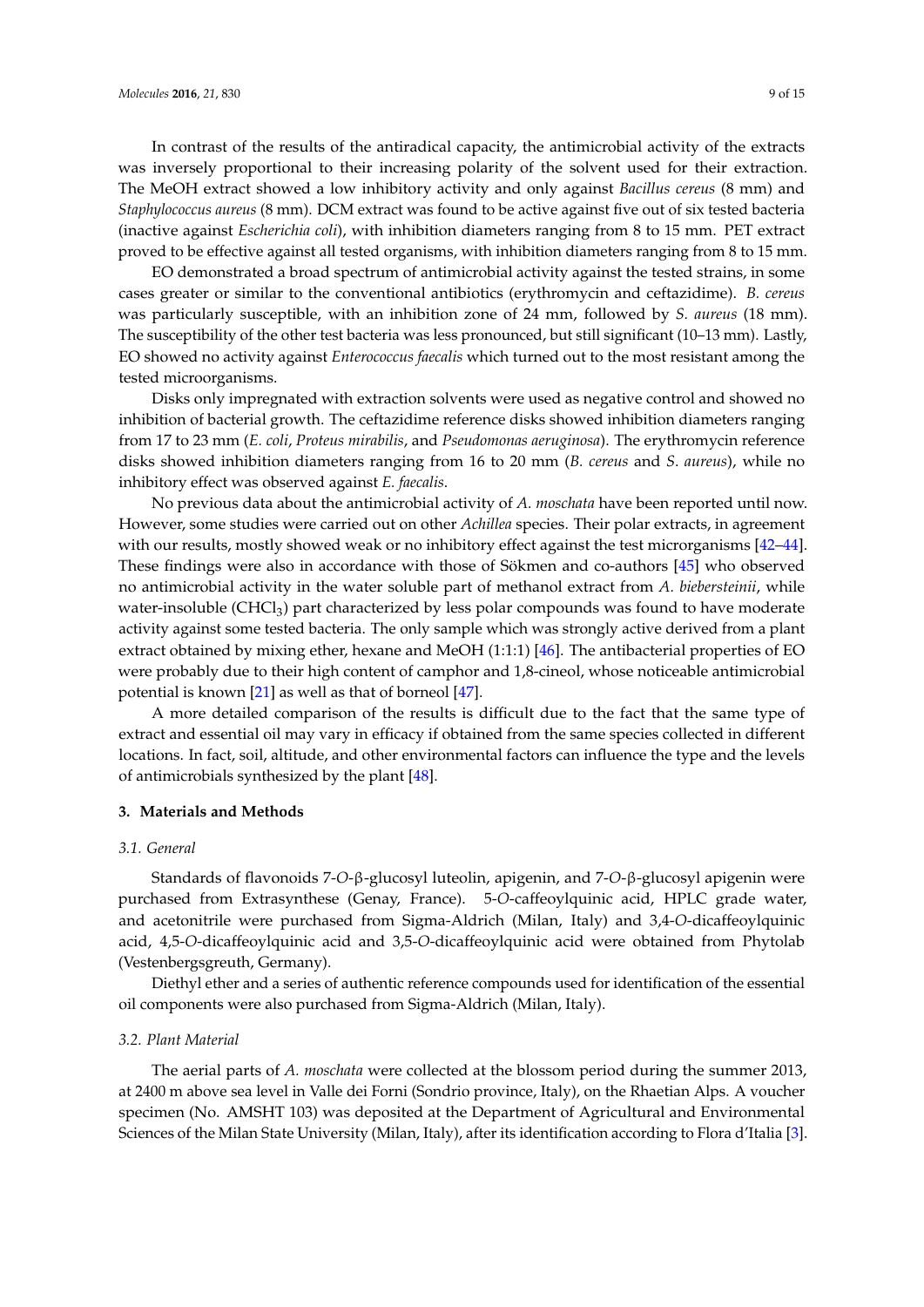#### *3.3. Isolation of Essential Oil*

The air-dried aerial parts  $(24 g)$  of the sample were subjected to steam-distillation for 1 h in a Clevenger-type apparatus. The distillate was saturated with NaCl, extracted with freshly distilled Et<sub>2</sub>O (3  $\times$  100 mL), dried over anhydrous Na<sub>2</sub>SO<sub>4</sub> and concentrated with a rotary evaporator at 30 °C to give a pale-blue yellow oil with a yield of 0.81%. The oil was diluted with  $Et<sub>2</sub>O$  and then used for gaschromatographic analyses.

# *3.4. Analysis of the Essential Oil*

## 3.4.1. Gas Chromatography-Flame Ionization Detector (GC/FID)

GC/FID analyses were carried out using a Perkin Elmer model 8500 GC equipped with a  $30 \text{ m} \times 0.32 \text{ mm}$  i.d. Elite-5MS capillary column (0.32  $\mu$ m film thickness). Samples (0.5  $\mu$ L) were injected in the "split" mode (1:30) with a column temperature programme of 40  $\degree$ C for 5 min, then increased to 260 °C at 4 °C/min and finally held at this temperature for 10 min. The injector and the detector were set at 250 and 300  $\degree$ C, respectively; the carrier gas was He with a head pressure of 12.0 psi.

## 3.4.2. Gas Chromatography-Mass Spectrometry (GC/MS)

GC/MS analyses were carried out using a Perkin Elmer Clarus 500 GC equipped with a Clarus 500 mass spectrometer using the same capillary column and chromatographic conditions as was used for GC/FID analysis. The mass spectra were acquired over 40–500 amu range at 1 scan/s with ionizing electron energy of 70 eV and the ion source set at 200 °C. The transfer line was set at 280 °C, while the carrier gas was He at 1.0 mL/min.

## *3.5. Identification and Quantitation of the Essential Oil Components*

The identification of the volatile oil components was performed by their Retention Indices (marked as RI in Table [2\)](#page-2-0) and their mass spectra, by comparison with a NIST database mass spectral library [\[49\]](#page-14-1), as well as with literature data [\[17,](#page-12-7)[50\]](#page-14-2).

Authentic reference compounds purchased from Sigma-Aldrich were also used. Retention indices were calculated using a *n*-alkane series  $(C_6-C_{32})$  under the same GC conditions as for the samples. The relative amounts of individual components of the essential oil were expressed as percent peak area relative to total peak area from the GC/FID analyses of the whole extracts.

## *3.6. Extraction and Isolation*

Hydroalcholic extract was obtained from dry aerial parts of *A. moschata* plants. The sample (4 g) was extracted twice by sonicator with methanol 80% (150 mL  $\times$  2) for 30 min, and subsequently filtered through a filter paper. The combined hydroalcholic extracts were evaporated at 30  $\degree$ C (rotary evaporator) to dryness. The dry extract was re-dissolved in methanol (final concentration 30 mg/mL) for phenolic compound identification and quantification. In addition, the sample was extracted with Soxhlet in methanol (9  $g \times 3$  h). To obtain non-polar extracts, aerial parts were also defatted with petroleum ether and successively extracted with dichloromethane (Soxhlet apparatus), then concentrated under reduced pressure (rotary evaporator) to dryness and stored at 4  $\degree$ C until analyses.

# 3.6.1. TLC

The preliminary screening of the obtained polar extracts (final concentration  $30 \text{ mg/mL}$ ) was performed with TLC (precoated silica gel 60 F254 aluminium plates, Merck, Milan, Italy) eluted with ethylacetate/formic acid/acetic acid/water (100:11:11:27  $v/v$ ). Visualization of compounds was obtained with Natural Product-Polyethylenglycol Reagent (NP/PEG, Sigma, Milan, Italy). After spraying, TLC plates were observed under UV-366 nm light.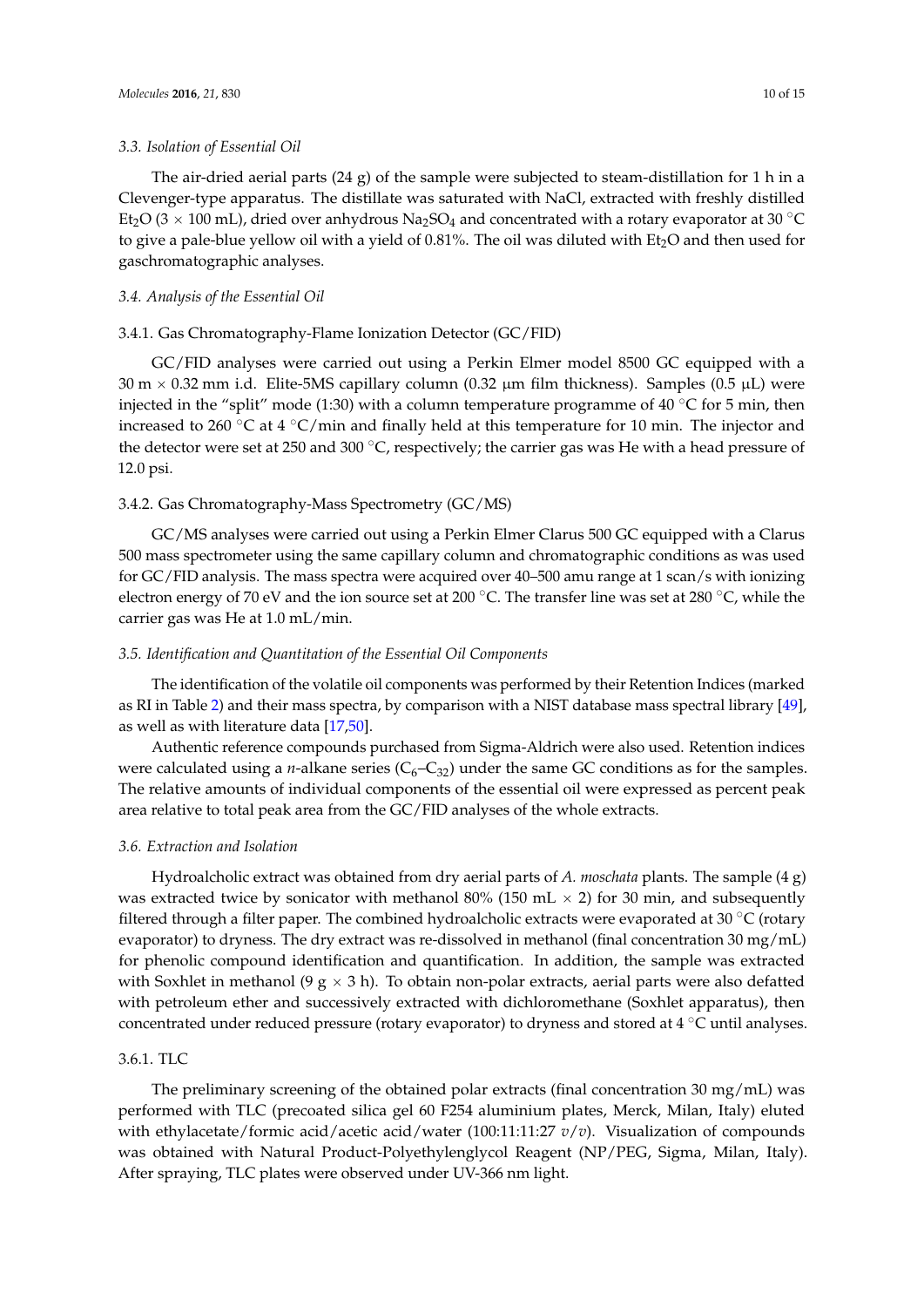#### 3.6.2. HPLC

The HPLC analysis was performed on a Waters HPLC 600 Liquid Chromatograph (Milan, Italy) instrument equipped with a photo diode-array detector, DAD 2828 Waters. Data were processed with Empower™ 2 Waters Software. The analyses were running on a Gemini C18 (Phenomenex) column (250  $\times$  4.6 mm i.d.; 5 µm particle size). The mobile phase was water containing 0.1% ( $v/v$ ) formic acid (A) and acetonitrile with 0.1% (*v*/*v*) of formic acid (B). The linear gradient started from 10% B and reached to 60% B in 60 min. The flow rate was 1 mL/min. UV spectra of the extract were conventionally recorded at 210, 270, 310 and 350 nm. All analyses were run in triplicate. An aliquot of 20 µL of each polar extract was injected for each run. For quantitative analysis, 5-level calibration curve was obtained by injection of known concentrations (10–250  $\mu$ g/mL) of different standards

#### 3.6.3. ESI-MS/MS

 $(y = 32345x - 58693; R^2 = 0.9999)$ .

Flow injection MS analyses were performed on a 1100 Series Agilent LC/MSD Trap-System VL. An Agilent Chemstation (LC/MSD TrapSoftware 4.1, Agilent Technologies: Santa Clara, CA, USA, 2002) was used for the acquisition and processing of the data. All analyses were carried out using a ESI ion source in the negative mode with the following settings: capillary voltage, 4000 V; nebulizer gas (N2), 15 psi; drying gas (N2), 350 °C, 5 L/min. Full scan spectra were acquired over the range of 100–2200 *m/z* with a scan time of 13,000 *m/z*/s. Automated ESI-MS/MS was performed by isolating the base peaks (molecular ions) using an isolation width of 4.0 *m/z*, threshold set at 100 and ion charge control on, with max acquire time set at 300 ms. Different collision energies were conventionally used (1.0, 10 and 30 V) for MS/MS fragmentation. Polar samples were dissolved in MeOH at the concentration of 20–30 ppm and injected at a flow rate of 10 µL/min (KD Scientific Syringe Pump).

compounds: luteolin-6-*C*-glucoside (y = 44625x + 119464; *R* <sup>2</sup> = 0.9992) and 5-*O*-caffeoylquinic acid

#### *3.7. Antiradical Activity*

#### 3.7.1. DPPH**.** Radical-Scavenging Assay

The 2,2-diphenyl-picryl hydrazyl (DPPH**.** ) radical-scavenging capacity was performed following Iriti et al. [\[51\]](#page-14-3), with some modifications. In brief, aliquots of each sample, at five different concentrations (from 1–100  $\mu$ M), were added to 0.07 mM MeOH solution of DPPH $\cdot$  free radical reaching a final volume of 2 mL. After a reaction time of 30 min in the dark at room temperature, the decrease in absorbance was measured at 517 nm. The  $IC_{50}$  was calculated with Prism<sup>®4</sup> (GraphPad Software Inc., La Jolla, CA, USA).

# 3.7.2. ABTS  $^+$  Radical-Scavenging Assay

The 2,2'-azino-bis(3-ethylbenzothiazoline-6-sulfonic acid) (ABTS·<sup>+</sup>) radical cation-scavenging capacity was determined according to Iriti et al.  $[51]$ . The ABTS  $^+$  radical cation was produced by reacting 7 mM ABTS with 2.45 mM potassium persulfate (final concentration) and maintaining the mixture in the dark at room temperature for at least 6 h before use. The ABTS<sup>+</sup> solution was diluted with ethanol to an absorbance of 0.7 ( $\pm$ 0.02) at 734 nm and equilibrated at 30 °C. Ten  $\mu$ L of each sample, ethanol (negative control) and standard solution of the synthetic antioxidant 6-hydroxy-2,5,7,8-tetramethychroman-2-carboxylic acid (Trolox, positive control) were mixed for 30 s with one mL of diluted ABTS  $^+$  solution. Their absorbance was read at 734 nm, at room temperature, 50 s after the initial mixing. The results are expressed as Trolox equivalent antioxidant capacity (TEAC,  $\mu$ mol $\cdot$  eq $\cdot$ Trolox mL).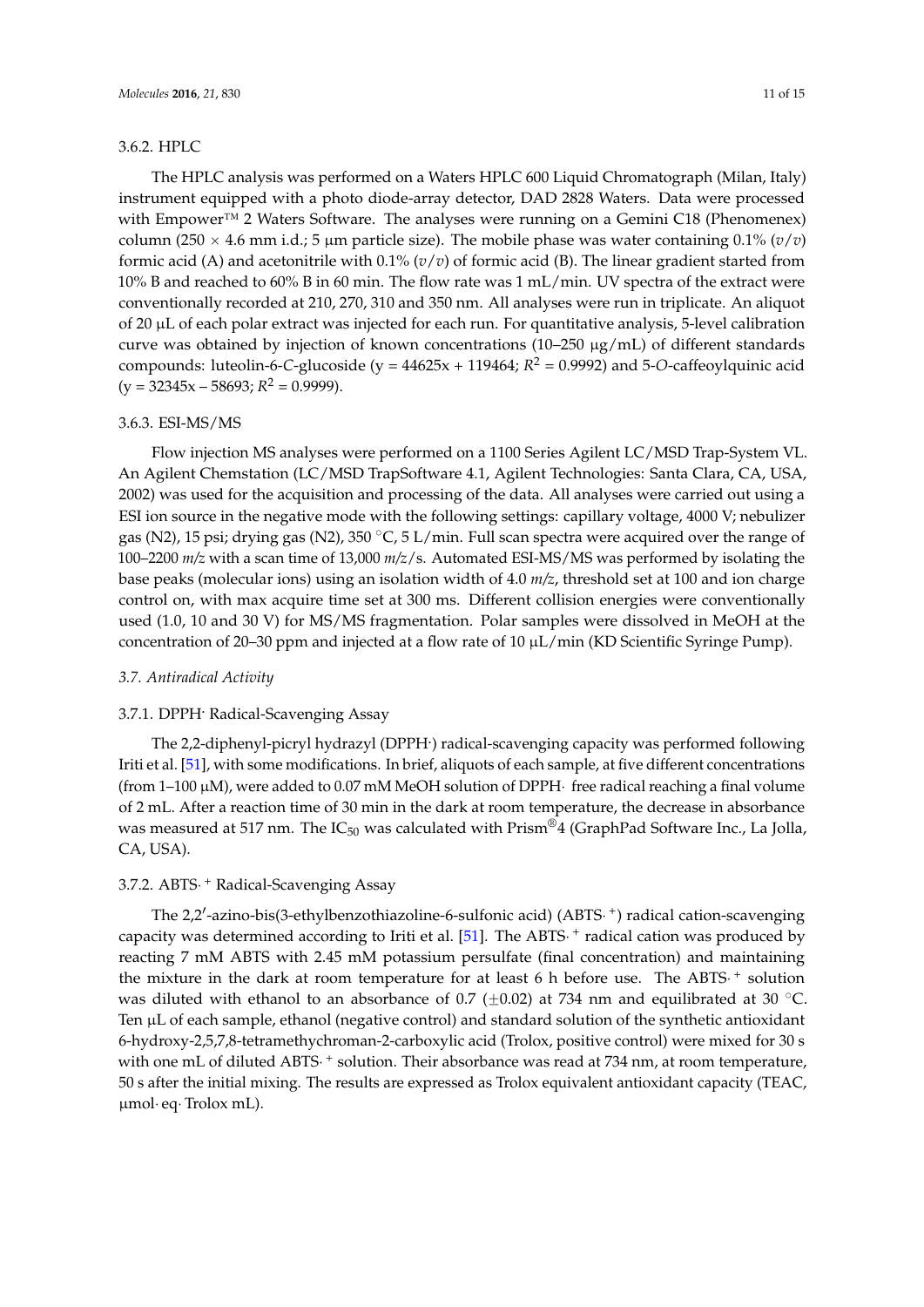#### *3.8. Antimicrobial Activity*

The disk diffusion method was used according to the standard protocol of Bauer et al. [\[39\]](#page-13-8) to assess antibacterial activities both of the investigated plant extracts and the essential oil. The following reference strains were included in the study: three Gram-positive (*Bacillus cereus* ATCC 999091, *Enterococcus faecalis* ATCC 29212, and *Staphylococcus aureus* ATCC 25923) and three Gram-negative (*Escherichia coli* ATCC 35218, *Proteus mirabilis* ATCC 12453, and *Pseudomonas aeruginosa* ATCC 27853). All organisms were maintained in brain-heart infusion (BHI medium Oxoid, Milan, Italy) containing 30% ( $v/v$ ) glycerol at  $-80$  °C. Before testing, the suspensions were transferred in BHI and overnight bacterial cultures were adjusted to 0.5 McFarland standards to achieve an inoculum of approximately 106 CFU/mL, and individually uniformly spread on Muller Hinton agar (MH, Oxoid, Milano) plates using a sterile swab. Each plate was dried for 15 min and then used for the sensitivity test. Sterile paper disks, 6 mm in diameter (Oxoid, Milano), which had previously been impregnated with  $10 \mu L$  of each plant extract (MeOH, DCM, PET) and of the essential oil were dried, and then aseptically placed onto the surface of the inoculated media. Disks impregnated with extraction solvents were used as negative controls and disks with ceftazidime (30  $\mu$ g) and erythromycin (5  $\mu$ g) as references for Gram-negative and Gram-positive bacteria, respectively. After incubation at 37 °C for 18 h, plates were examined and the inhibition zones around the disks were measured (diameters in mm). Tests were repeated three times for each extract/microorganism combination.

## **4. Conclusions**

This study reported, for the first time to the best of our knowledge, the characterization of the phenolic content and antibacterial activity of *A. moschata*, in addition to showing the high antiradical ability of the methanolic extract. Moreover, we have integrated the data available about the essential oil composition and we have presented the oil's early results related to its biological activity, which was never investigated before.

Our results, although preliminary, provide evidence to support some of the documented ethnobotanical uses of *A. moschata* that suggest its aerial parts can be considered a good source of bioactive compounds, potentially exploitable in the pharmaceutical field. To this end, future studies will focus on the identification of the antimicrobials in the most effective extracts, in addition to investigating other biological activities.

**Acknowledgments:** This research was partially supported by 'Consiglio per la Ricerca in Agricoltura e l'Analisi dell'Economia Agraria (CREA)' and by Università degli Studi di Bari Aldo Moro (Progetti di Ricerca di Ateneo to PA).

**Author Contributions:** S.V. and M.I. designed the study. S.V. collected plant samples. S.V. and P.S. performed antiradical activity assays. M.M., L.V. and C.E.C. performed antimicrobial activity test. A.T. carried out the chemical analysis of the essential oil. P.A. and M.P.A. carried out the chemical analysis of the phenolic components. S.V., M.M., A.T., M.I., P.A. and M.P.A. interpreted the obtained data. S.V., M.M., A.T., P.A. and M.P.A. wrote the manuscript. All authors read and approved the manuscript.

**Conflicts of Interest:** The authors declare no conflict of interest.

### **References**

- <span id="page-11-0"></span>1. Sahin, A.; Kiran, Y.; Arabaci, T.; Turkoglu, I. Karyological notes on eight species of *Achillea* L. (Asteraceae, Santolinoideae) from Turkey. *Bot. J. Linn. Soc.* **2006**, *151*, 573–580. [\[CrossRef\]](http://dx.doi.org/10.1111/j.1095-8339.2006.00541.x)
- <span id="page-11-1"></span>2. Saeidnia, S.; Gohari, A.R.; Mokhber-Dezfuli, N.; Kiuchi, F. A review on Phytochemistry and medicinal properties of the genus *Achillea*. *Daru* **2011**, *19*, 173–186. [\[PubMed\]](http://www.ncbi.nlm.nih.gov/pubmed/22615655)
- <span id="page-11-2"></span>3. Pignatti, S. *Flora d'Italia*, 1st ed.; Edagricole: Bologna, Italy, 1982; pp. 77–85.
- <span id="page-11-3"></span>4. Pedrotti, G.; Bertoldi, V. *Nomi Dialettali delle Piante Indigene del Trentino e della Ladinia Dolomitica. Presi in Esame dal Punto di Vista della Botanica, della Linguistica e del Folklore*; G. Monauni: Trento, Italy, 1930.
- 5. Chiovenda-Bensi, C. *Piante Medicinali Nell'uso Tradizionale della Valle d'Ossola*; Atti Accademia Linguistica di Scienze e Lettere: Genova, Italy, 1955; pp. 32–52.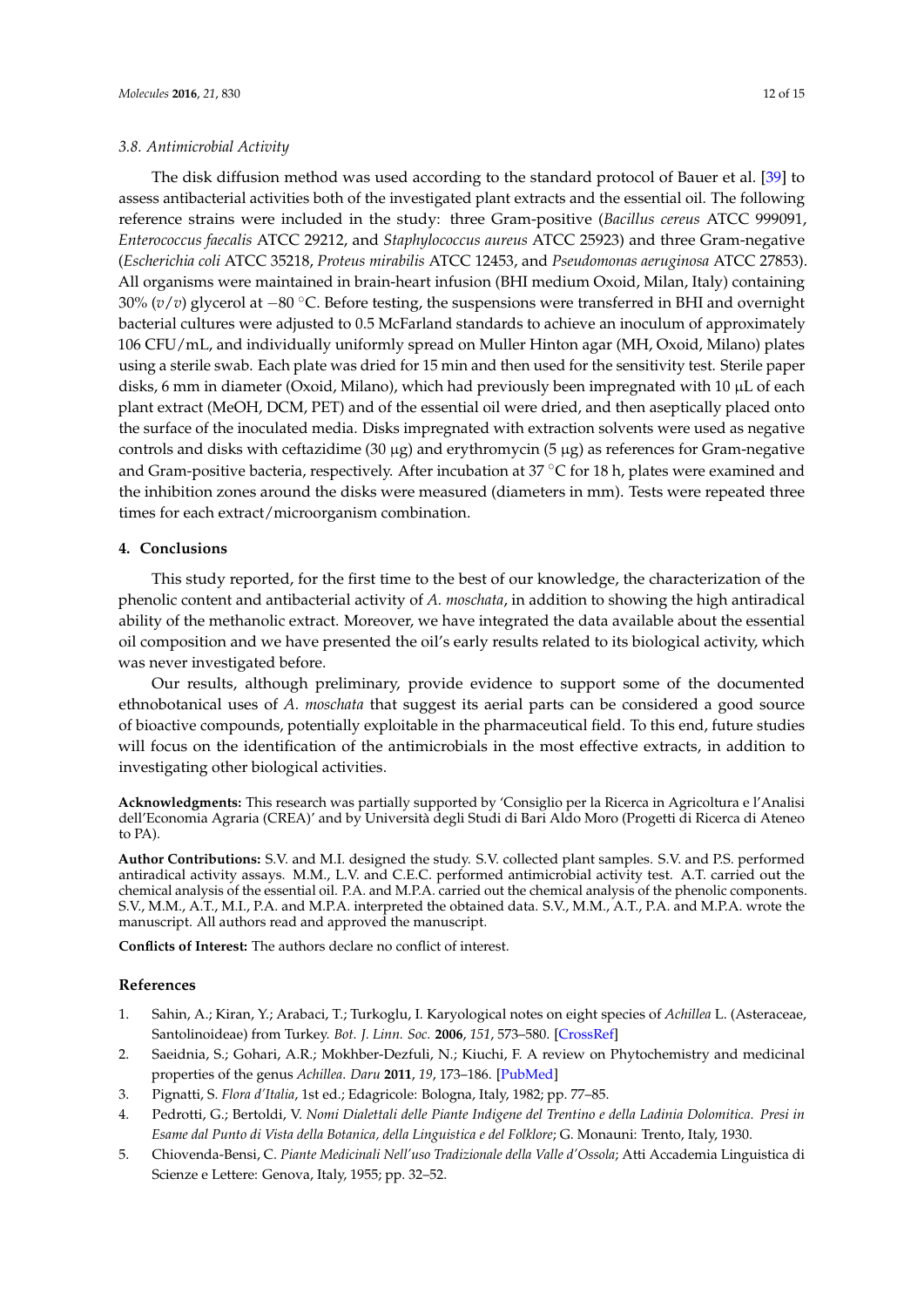- 6. Chiovenda-Bensi, C. *Tradizioni e usi Fitoterapici Popolari. La Valsesia*; Atti Accademia Linguistica di Scienze e Lettere: Genova, Italy, 1957; pp. 190–205.
- 7. Sella, A. *Flora Popolare Biellese. Nomi dialettali, Tradizioni e usi Locali*; Collana della Fondazione Sella; Dell'Orso: Alessandria, Italy, 1992.
- <span id="page-12-1"></span>8. Grabherr, G. Biodiversity in the high ranges of the Alps: Ethnobotanical and climate change perspectives. *Glob. Environ. Chang.* **2009**, *19*, 167–172. [\[CrossRef\]](http://dx.doi.org/10.1016/j.gloenvcha.2009.01.007)
- 9. Abbet, C.; Mayor, R.; Roguet, D.; Spichiger, R.; Hamburger, M.; Potterat, O. Ethnobotanical survey on wild alpine food plants in Lower and Central Valais (Switzerland). *J. Ethnopharmacol.* **2014**, *151*, 624–634. [\[CrossRef\]](http://dx.doi.org/10.1016/j.jep.2013.11.022) [\[PubMed\]](http://www.ncbi.nlm.nih.gov/pubmed/24269246)
- <span id="page-12-2"></span>10. Vitalini, S.; Iriti, M.; Puricelli, C.; Ciuchi, D.; Segale, A.; Fico, G. Traditional knowledge on medicinal and food plants used in Val San Giacomo (Sondrio, Italy)—An alpine ethnobotanical study. *J. Ethnopharmacol.* **2013**, *145*, 517–529. [\[CrossRef\]](http://dx.doi.org/10.1016/j.jep.2012.11.024) [\[PubMed\]](http://www.ncbi.nlm.nih.gov/pubmed/23220197)
- <span id="page-12-0"></span>11. Vitalini, S.; Puricelli, C.; Mikerezi, I.; Iriti, M. Plants, people and traditions: Ethnobotanical survey in the Lombard Stelvio National Park and neighbouring areas (Central Alps, Italy). *J. Ethnopharmacol.* **2015**, *173*, 435–458. [\[CrossRef\]](http://dx.doi.org/10.1016/j.jep.2015.05.036) [\[PubMed\]](http://www.ncbi.nlm.nih.gov/pubmed/26031473)
- <span id="page-12-3"></span>12. Gallmetzer, W.; Florineth, F. Study of the germination behaviour of alpine herbs for revegetation of high altitude areas. *Rasen Turf Gazon* **1996**, *27*, 4–18.
- 13. Valant-Vetschera, K.M.; Wollenweber, E. Exudate flavonoid aglycones in the alpine species of *Achillea* sect. Ptarmica: Chemosystematics of *A. moschata* and related species (Compositae-Anthemideae). *Biochem. Syst. Ecol.* **2001**, *29*, 149–159. [\[CrossRef\]](http://dx.doi.org/10.1016/S0305-1978(00)00033-8)
- <span id="page-12-4"></span>14. Schwienbacher, E.; Marcante, S.; Erschbamer, B. Alpine species seed longevity in the soil in relation to seed size and shape-a 5-year burial experiment in the Central Alps. *Flora Jena* **2010**, *205*, 19–25. [\[CrossRef\]](http://dx.doi.org/10.1016/j.flora.2008.10.007)
- <span id="page-12-5"></span>15. Duke, J.A. *Handbook of Phytochemical Constituents of Gras Herbs and Other Economic Plants*; CRC Press: Boca Raton, FL, USA, 1992.
- <span id="page-12-6"></span>16. Maffei, M.; Chialva, F.; Codignola, A. Essential oils and chromosome numbers from Italian *Achillea* species. *J. Ess. Oil Res.* **1989**, *1*, 57–64. [\[CrossRef\]](http://dx.doi.org/10.1080/10412905.1989.9697751)
- <span id="page-12-7"></span>17. Adams, R.P. *Identification of Essential Oil Components by Gas Chromatography/Mass Spectrometry*, 4th ed.; Allured Publishing Corporation: Carol Stream, IL, USA, 2007.
- <span id="page-12-8"></span>18. Wagner, A.; Bladt, S. *Plant Drug Analysis. A Thin Layer Chromatography Atlas*, 2nd ed.; Springer: New York, NY, USA, 2001; pp. 195–196.
- <span id="page-12-9"></span>19. Clifford, M.N.; Knight, S.; Kuhnert, N. Discriminating between the six isomers of dicaffeoylquinic acid by LC-MSn. *J. Agric. Food Chem.* **2005**, *53*, 3821–3832. [\[CrossRef\]](http://dx.doi.org/10.1021/jf050046h) [\[PubMed\]](http://www.ncbi.nlm.nih.gov/pubmed/15884803)
- <span id="page-12-10"></span>20. Carbonara, T.; Pascale, R.; Argentieri, M.P.; Papadia, P.; Fanizzi, F.P.; Villanova, L.; Avato, P. Phytochemical analysis of a herbal tea from *Artemisia annua* L. *J. Pharm. Biomed. Anal.* **2012**, *62*, 79–86. [\[CrossRef\]](http://dx.doi.org/10.1016/j.jpba.2012.01.015) [\[PubMed\]](http://www.ncbi.nlm.nih.gov/pubmed/22305080)
- <span id="page-12-11"></span>21. Si, X.-T.; Zhang, M.-L.; Shi, Q.-W.; Kiyota, H. Chemical constituents of the plants in the genus *Achillea*. *Chem. Biodivers.* **2006**, *3*, 1163–1180.
- <span id="page-12-12"></span>22. Agar, O.T.; Dikmen, M.; Ozturk, N.; Yilmaz, M.A.; Temel, H.; Turkmenoglu, F.P. Comparative studies on phenolic composition, antioxidant, wound healing and cytotoxic activities of selected *Achillea* L. species growing in Turkey. *Molecules* **2015**, *20*, 17976–18000. [\[CrossRef\]](http://dx.doi.org/10.3390/molecules201017976) [\[PubMed\]](http://www.ncbi.nlm.nih.gov/pubmed/26437391)
- 23. Benedec, D.; Vlae, L.; Oniga, I.; Mot, A.C.; Damian, G.; Hanganu, D.; Duma, M.; Silaghi-Dumitrescu, R. Polyphenolic composition, antioxidant and antibacterial activities for two Romanian subspecies of *Achillea distans* Waldst. Et Kit. Ex Willd. *Molecules* **2013**, *18*, 8725–8739. [\[CrossRef\]](http://dx.doi.org/10.3390/molecules18088725) [\[PubMed\]](http://www.ncbi.nlm.nih.gov/pubmed/23887715)
- 24. Vitalini, S.; Beretta, G.; Iriti, M.; Orsenigo, S.; Basilico, N.; Dall'Acqua, S.; Iorizzi, M.; Fico, G. Phenolic compunds from *Achillea millefolium* L. and their bioactivity. *Acta Biochim. Pol.* **2011**, *58*, 203–209. [\[PubMed\]](http://www.ncbi.nlm.nih.gov/pubmed/21503279)
- <span id="page-12-13"></span>25. Gherase, F.; Miron, A.; Zagnat, M.; Hancianu, M.; Stanescu, U.; Grigorescu, E. Phytochemical investigations regarding the flavonoidic compounds of some species belonging to the *Achillea millefolium* L. group. *Rev. Med. Chir. Soc. Med. Nat. Iasi.* **2004**, *108*, 177–180. [\[PubMed\]](http://www.ncbi.nlm.nih.gov/pubmed/15688780)
- <span id="page-12-14"></span>26. Dias, M.I.; Barros, L.; Duenas, M.; Pereira, E.; Carvalho, A.M.; Alves, R.C.; Oliveira, M.B.P.P; Santos-Buelga, C.; Ferreira, I.C.F.R. Chemical composition of wild and commercial *Achillea millefolium* L. and bioactivity of the mathanolic extract, infusion and decoction. *Food Chem.* **2013**, *141*, 4152–4160. [\[PubMed\]](http://www.ncbi.nlm.nih.gov/pubmed/23993599)
- <span id="page-12-15"></span>27. Benedek, B.; Gjoncaj, N.; Saukel, J.; Kopp, B. Distribution of phenolic compounds in Middleeuropean taxa of the *Achillea millefolium* L. aggregate. *Chem. Biodivers.* **2007**, *4*, 849–857. [\[CrossRef\]](http://dx.doi.org/10.1002/cbdv.200790072) [\[PubMed\]](http://www.ncbi.nlm.nih.gov/pubmed/17511000)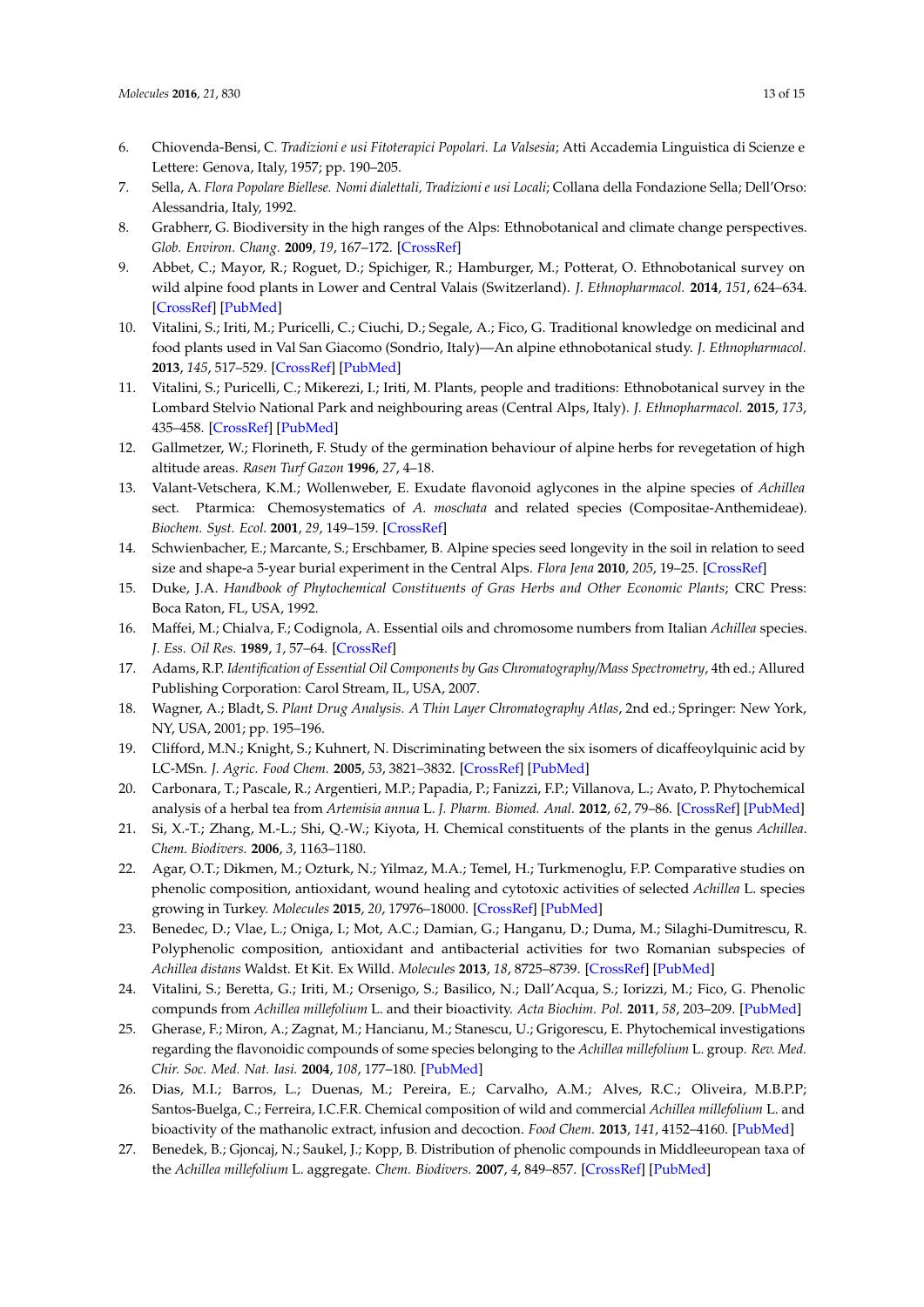- <span id="page-13-0"></span>28. Liu, W.; Liu, J.; Yin, D.; Zhao, X. Influence of ecological factors on the production of active substances in the anti-cancer plant *Sinopodophyllum hexandrum* (Royle) T.S. Ying. *PLoS ONE* **2015**, *10*, e0122981. [\[CrossRef\]](http://dx.doi.org/10.1371/journal.pone.0122981) [\[PubMed\]](http://www.ncbi.nlm.nih.gov/pubmed/25874701)
- <span id="page-13-1"></span>29. Vitalini, S.; Grande, S.; Visioli, F.; Agradi, E.; Fico, G.; Tomè, F. Antioxidant activity of wild plants collected in Valsesia, an alpine region of northern Italy. *Phytother. Res.* **2006**, *20*, 576–580. [\[CrossRef\]](http://dx.doi.org/10.1002/ptr.1910) [\[PubMed\]](http://www.ncbi.nlm.nih.gov/pubmed/16619333)
- <span id="page-13-2"></span>30. Barchan, A.; Bakkali, M.; Arakrak, A.; Pagán, R.; Laglaoui, A. The effects of solvent polarity on the phenolic contents and antioxidant activity of three Mentha species extracts. *Int. J. Curr. Microbiol. App. Sci.* **2014**, *3*, 399–412.
- <span id="page-13-3"></span>31. Aboul-Enein, A.M.; Shanab, S.M.M.; Shalaby, E.A.; Zahran, M.M.; Lightfoot, D.A.; El-Shemy, H.A. Cytotoxic and antioxidant properties of active principals isolated from water hyacinth against four cancer cells lines. *BMC Complement. Altern. Med.* **2014**, *14*, 397. [\[CrossRef\]](http://dx.doi.org/10.1186/1472-6882-14-397) [\[PubMed\]](http://www.ncbi.nlm.nih.gov/pubmed/25315352)
- 32. Allahghadri, T.; Rasooli, I.; Owlia, P.; Nadooshan, M.J.; Ghazanfari, T.; Taghizadeh, M.; Astaneh, S.D. Antimicrobial property, antioxidant capacity, and cytotoxicity of essential oil from cumin produced in Iran. *J. Food Sci.* **2010**, *75*, 54–61. [\[CrossRef\]](http://dx.doi.org/10.1111/j.1750-3841.2009.01467.x) [\[PubMed\]](http://www.ncbi.nlm.nih.gov/pubmed/20492235)
- 33. Dai, J.; Mumper, R.J. Plant phenolics: Extraction, analysis and their antioxidant and anticancer properties. *Molecules* **2010**, *15*, 7313–7352. [\[CrossRef\]](http://dx.doi.org/10.3390/molecules15107313) [\[PubMed\]](http://www.ncbi.nlm.nih.gov/pubmed/20966876)
- <span id="page-13-4"></span>34. Sulaiman, G.M.; Hussien, M.M.; Marzoog, T.R.; Awad, H.A. Phenolic content, antioxidant, antimicrobial and cytotoxic activities of ethanolic extract of *Salix alba*. *Am. J. Biochem. Biotechnol.* **2013**, *9*, 41–46. [\[CrossRef\]](http://dx.doi.org/10.3844/ajbbsp.2013.41.46)
- <span id="page-13-5"></span>35. Chang, H.; Mi, M.; Ling, W.; Zhu, J.; Zhang, O.; Wei, N.; Zhou, Y.; Tang, Y.; Yuan, J. Structurally related cytotoxic effects of flavonoids on human cancer cells in vitro. *Arch. Pharm. Res.* **2008**, *31*, 1137–1144. [\[CrossRef\]](http://dx.doi.org/10.1007/s12272-001-1280-8) [\[PubMed\]](http://www.ncbi.nlm.nih.gov/pubmed/18806956)
- <span id="page-13-6"></span>36. Cupsor-Löffler, B.; Hajdú, Z.; Réthy, B.; Falkay, G.; Forgo, P.; Hohmann, J. Antiprolifertaive effect of flavonoids and sesquiterpenoids from *Achillea millefolium* s.l. on cultured human tumour cell lines. *Phytother. Res.* **2009**, *23*, 672–676. [\[CrossRef\]](http://dx.doi.org/10.1002/ptr.2697) [\[PubMed\]](http://www.ncbi.nlm.nih.gov/pubmed/19107850)
- 37. Bali, E.B.; Açik, L.; Elçi, P.; Sarper, M.; Avcu, F.; Vural, M. In vitro anti-oxidant, cytotoxic and pro-apoptotic effects of *Achillea teretifolia* Willd extracts on human prostate cancer cell lines. *Pharmacogn. Mag.* **2015**, *11*, S308–S315. [\[PubMed\]](http://www.ncbi.nlm.nih.gov/pubmed/26664020)
- <span id="page-13-7"></span>38. Boutennoun, H.; Boussouf, L.; Rawashdeh, A.; Al-Qaoud, K.; Abdelhafez, S.; Kebieche, M.; Madani, K. In vitro cytotoxic and antioxidant activities of henolic components of Algerian *Achillea odorata* leaves. *Arab. J. Chem.* **2014**. [\[CrossRef\]](http://dx.doi.org/10.1016/j.arabjc.2014.05.013)
- <span id="page-13-8"></span>39. Bauer, A.W.; Kirby, M.M.; Sherris, J.C.; Truck, M. Antibiotic susceptibility testing by a standardized single disk method. *Am. J. Clin. Pathol.* **1966**, *45*, 493–496. [\[PubMed\]](http://www.ncbi.nlm.nih.gov/pubmed/5325707)
- <span id="page-13-9"></span>40. Vos, P., Garrity, G., Jones, D., Krieg, N.R., Ludwig, W., Rainey, F.A., Schleifer, K.H., Whitman, W., Eds.; *Bergey's Manual of Systematic Bacteriology*, 2nd ed.; Springer Science & Business Media: New York, NY, USA, 2009; Volume 3.
- <span id="page-13-10"></span>41. Garrity, G., Brenner, D.J., Krieg, N.R., Staley, J.R., Eds.; *Bergey's Manual® of Systematic Bacteriology*, 2nd ed.; Springer Science & Business Media: New York, NY, USA, 2005; Volume 2.
- <span id="page-13-11"></span>42. Barbieri Holetz, F.B.; Pessini, G.L.; Sanches, N.R.; Cortez, D.A.G.; Nakamura, C.V.; Dias Filho, B.P. Screening of some plants used in the Brazilian folk medicine for the treatment of infectious diseases. *Mem. Inst. Oswaldo Cruz* **2002**, *97*, 1027–1031. [\[CrossRef\]](http://dx.doi.org/10.1590/S0074-02762002000700017)
- 43. Ozlem, B.; Gulluce, M.; Sahin, F.; Ozer, H.; Kilic, H.; Ozkan, H.; Sokmen, M.; Ozbek, T. Biological activities of the essential oil and methanol extract of *Achillea biebersteinii* Afan. (Asteraceae). *Turk. J. Biol.* **2006**, *30*, 65–73.
- <span id="page-13-12"></span>44. Turkmenoglu, F.P.; Agar, O.T.; Akaydin, G.; Hayran, M.; Demirci, B. Characterization of volatile compounds of eleven *Achillea* species from Turkey and biological activities of essential oil and methanol extract of *A. hamzaoglui* Arabaci & Budak. *Molecules* **2015**, *20*, 11432–11458. [\[PubMed\]](http://www.ncbi.nlm.nih.gov/pubmed/26111175)
- <span id="page-13-13"></span>45. Sökmen, A.; Sökmen, M.; Daferera, D.; Polissiou, M.; Candan, F.; Ünlü, M.; Akpulat, H.A. The in vitro antioxidant and antimicrobial activities of the essential oil and methanol extracts of *Achillea biebersteini* Afan. (Asteraceae.). *Phytother. Res.* **2004**, *18*, 451–456. [\[CrossRef\]](http://dx.doi.org/10.1002/ptr.1438) [\[PubMed\]](http://www.ncbi.nlm.nih.gov/pubmed/15287068)
- <span id="page-13-14"></span>46. Stojanović, G.; Radulović, N.; Hashimoto, T.; Palić, R. In vitro antimicrobial activity of extracts of four *Achillea* species: The composition of *Achillea clavennae* L. (Asteraceae) extract. *J. Ethnopharmacol.* **2005**, *93*, 1–7. [\[CrossRef\]](http://dx.doi.org/10.1016/j.jep.2005.04.026) [\[PubMed\]](http://www.ncbi.nlm.nih.gov/pubmed/15978758)
- <span id="page-13-15"></span>47. Al-Farhan, K.A.; Warad, I.; Al-Resayes, S.I.; Fouda, M.M.; Ghazzali, M. Synthesis, structural chemistry and antimicrobial activity of  $-(-)$  borneol derivative. *Centr. Eur. J. Chem.* 2010, *8*, 1127–1133. [\[CrossRef\]](http://dx.doi.org/10.2478/s11532-010-1093-0)